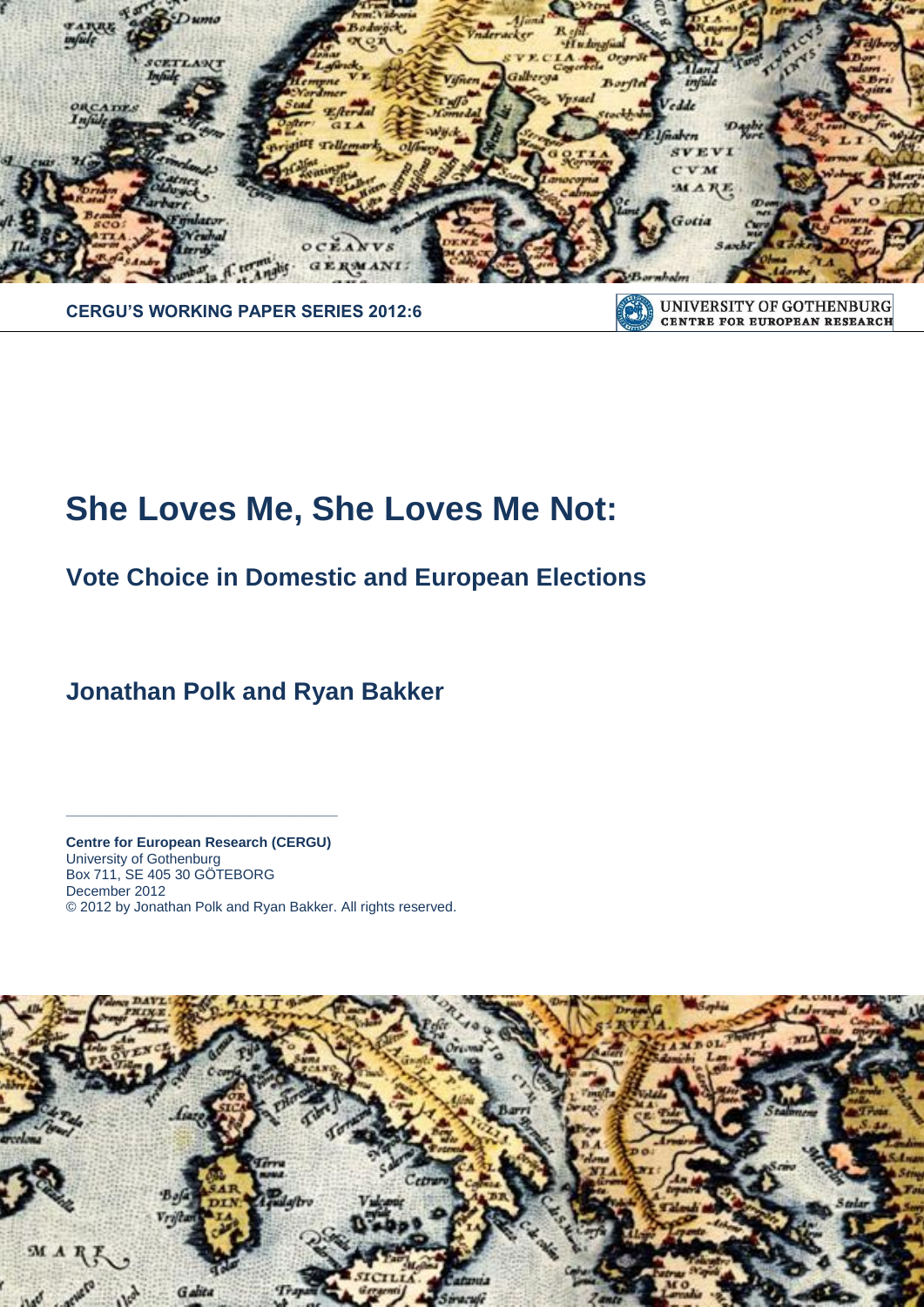## **She Loves Me, She Loves Me Not: Vote Choice in Domestic and European Elections**

Jonathan Polk

Centre for European Research (CERGU) and Department of Political Science University of Gothenburg

[jonathan.polk@gu.se](mailto:jonathan.polk@gu.se)

Ryan Bakker School of Public and International Affairs The University of Georgia [rbakker@uga.edu](mailto:rbakker@uga.edu)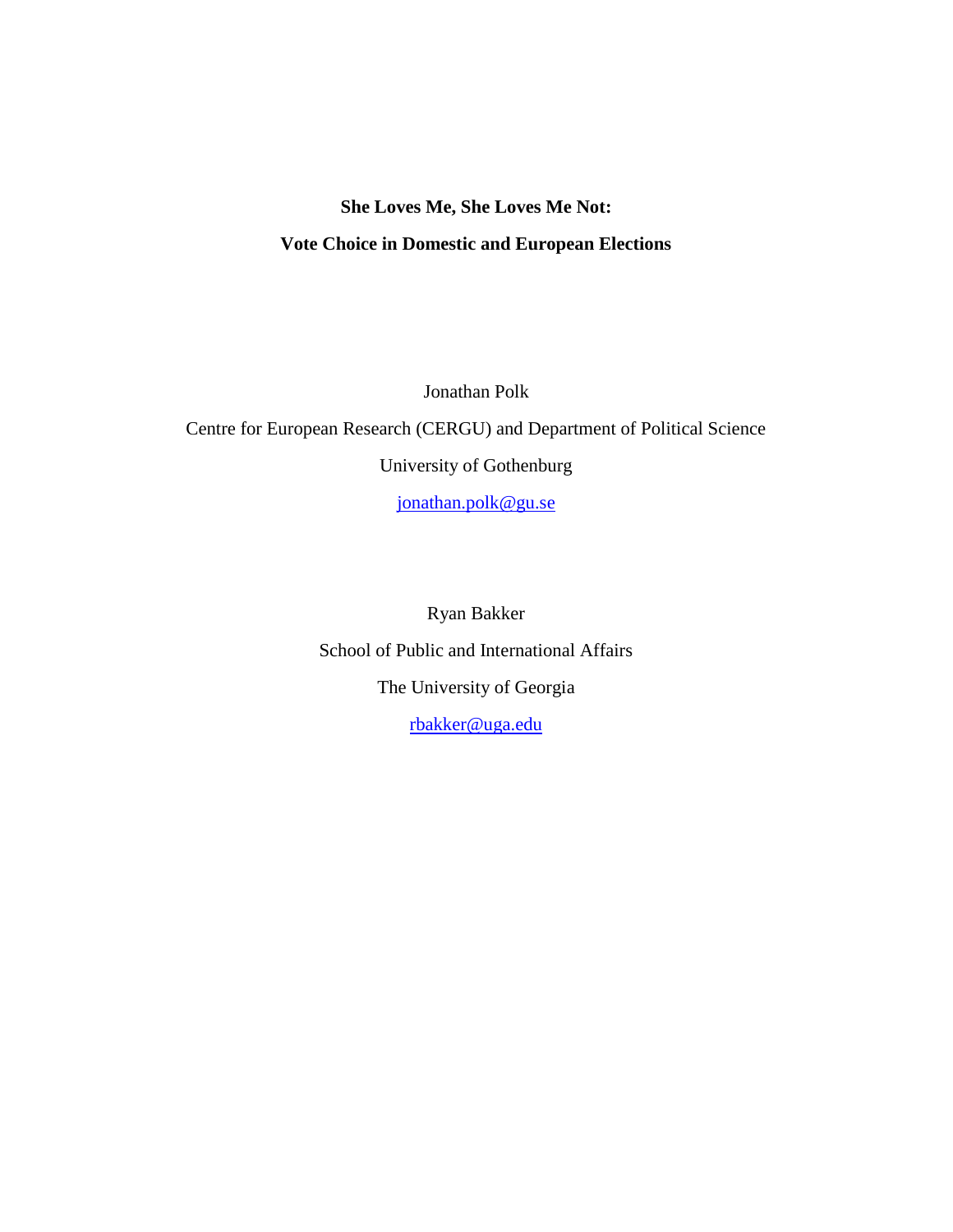Since the first elections to the European Parliament in 1979, political scientists have struggled to understand the relationships between vote choice at the national and European levels. Seven European Parliament (EP) elections and over 30 years later, domestic politics continues to appear as a key to EP vote choice, but scholars recognize that both domestic political considerations and issues pertaining to European Union (EU) integration have an impact on elections to the EP. Recent research shows this empirically as well as in experimental contexts (Clark and Rohrschneider 2009; de Vries, et al. 2011; Ferrara and Weishaupt 2004; Hix and Marsh 2007; Hobolt, et. al 2009; Hobolt and Wittrock 2011; Schmitt 2005; Stockemer 2012; Van Aelst and Lefevere 2012).

A closely related body of research calls for a renewed focus on dependent variable choice in studies of European elections (van der Eijk, et al. 2006), much of which stresses the importance of using individual rather than aggregate models and data in order to build solid micro-foundations of individual vote choice and overcome problems of observational equivalence (Clark and Rohrschneider 2009; Hobolt et al. 2009; Hobolt and Wittrock 2011; Schmitt, et al. 2008; Tiemann 2009; Weber 2011). This article contributes directly to these lines of scholarship by taking yet another step toward untangling the complexities of vote choice in the European electorate and building profiles of voters who fall into different categories of vote type.

To better understand voting behavior across national and EP elections, we must capture both the quantity *and* quality of vote choice. An individual's combination of votes across the two elections can almost always be understood through a variety of theoretical lenses—and these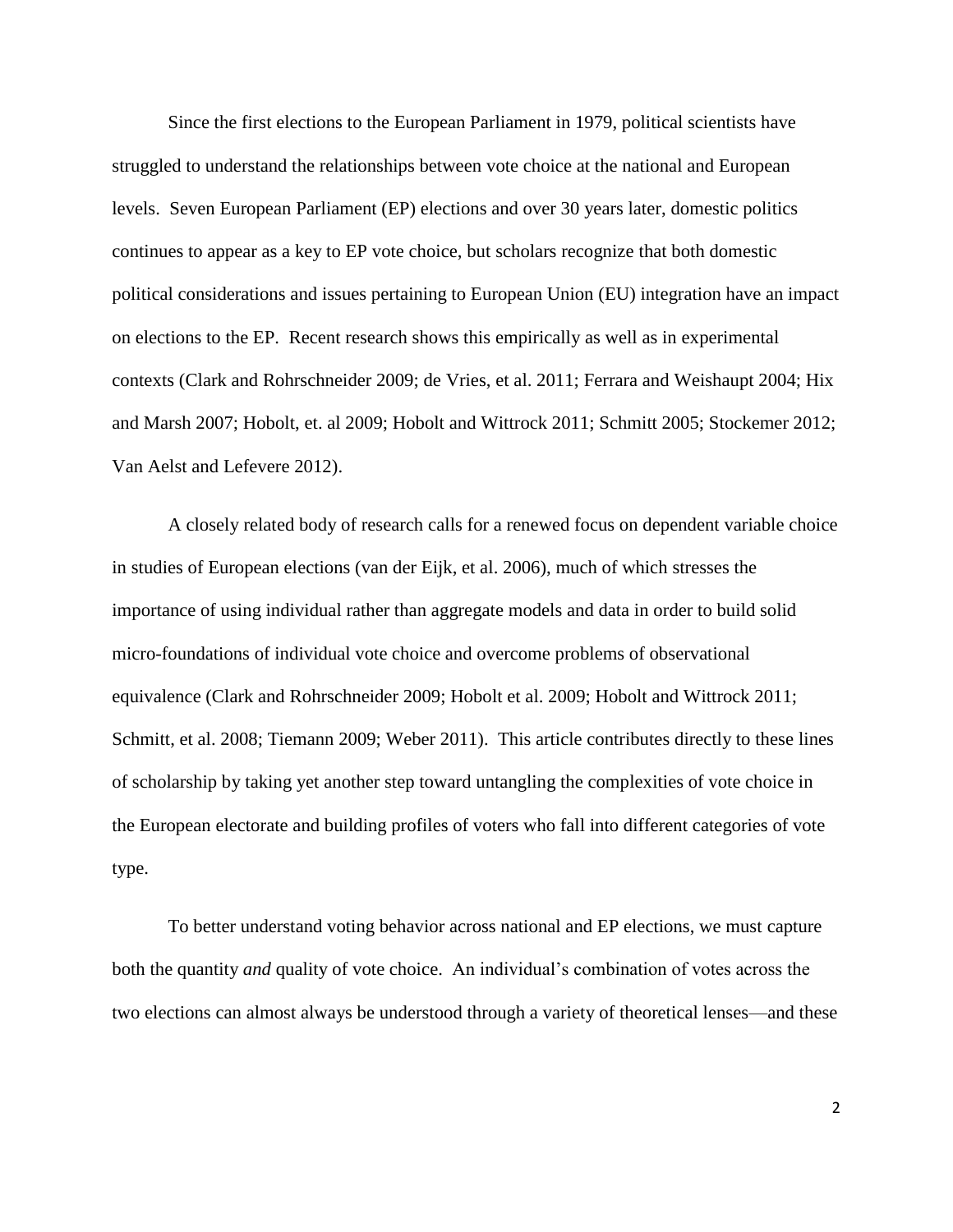different lenses often lead to conflicting explanations of vote choice. Our goal is to analyze vote choice in such a way as to provide an opportunity to adjudicate between conflicting explanations.

Using European Election Studies (EES) data from 1999 and 2004 on self-placement and placement of parties on the general Left/Right and European Union integration scales<sup>1</sup>, we determine whether or not voters chose sincerely – based on proximity (Blais et al. 2001; Downs 1957; Enelow and Hinich 1984; Westholm 1997) – in both elections. We also observe whether citizens voted consistently or switched their vote choice across the two elections. For the quarter of our sample that switched votes between electoral levels, vote switching does not always reflect punishment of governing parties nor is it always a protest vote against the EU. Our analysis finds that some voters chose sincerely on two separate dimensions in the two electoral arenas, which is consistent with recent arguments that more than one voting behavior exists simultaneously among the European electorate (e.g. Schmitt, et al. 2008).

The paper begins with an overview of the research on EP elections. From there, the thorny issue of observational equivalence in EP election studies is brought forth. Our categorization scheme is then more fully introduced as an attempt to overcome some of the difficulties pertaining to observational equivalence that impede this type of research. After exploring the profiles of the different voter types, we conclude with a discussion of the limitations of the present study as well as its contributions and implications for further analysis of European elections.

 $\overline{a}$ 

 $1$  Both questions ask respondents to place themselves on scales ranging from 1–10. 1 represents extreme left wing positions and 10 extreme right wing positions on the L/R scale. 1 represents anti-European integration sentiment (feeling integration has gone too far) whereas 10 represents the desire for more integration on the EU scale. The EU placement questions were not included in EES surveys until 1999.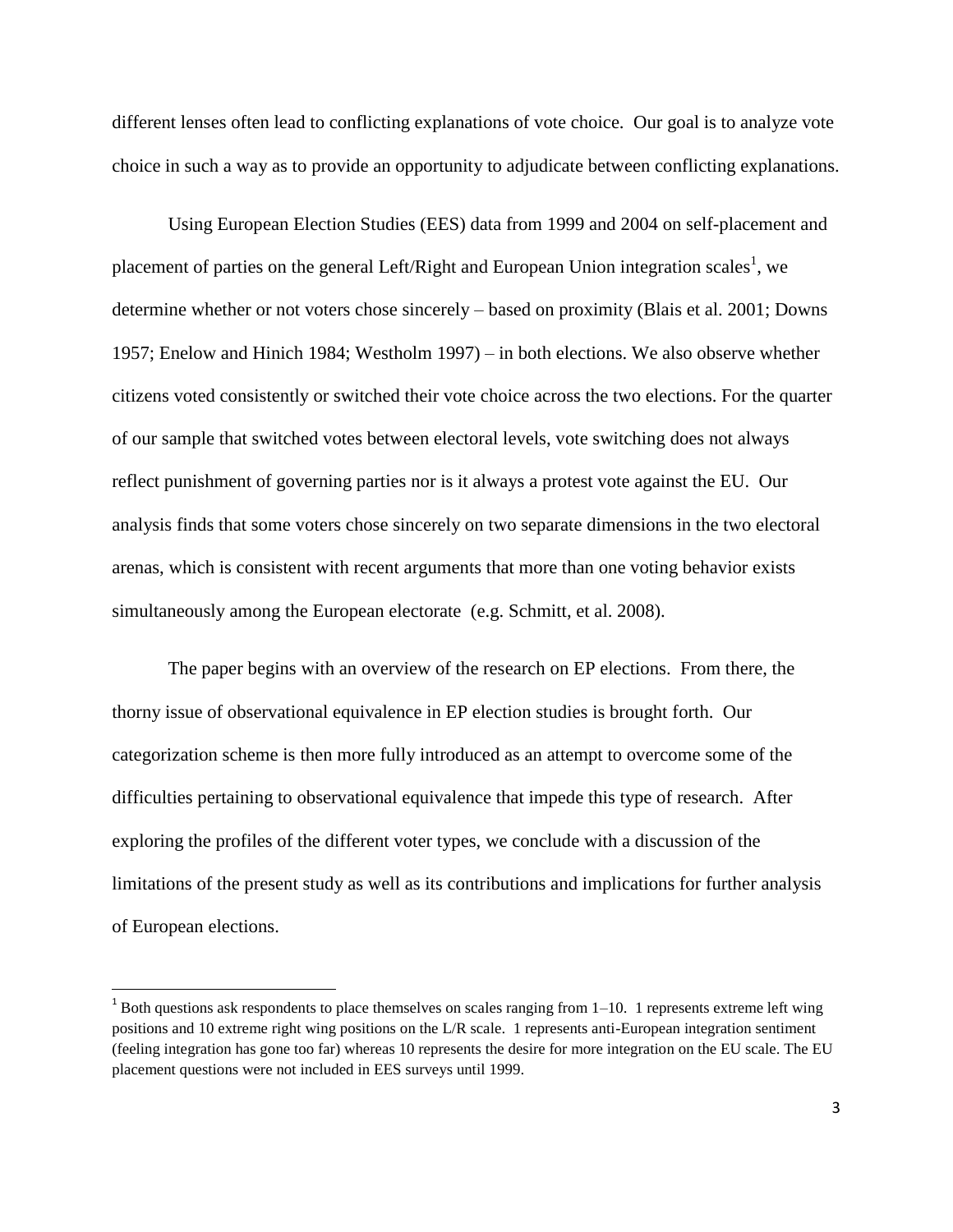## *European Parliament Elections as Second-Order National Contests*

Since its introduction by Reif and Schmitt (1980), second-order election (SOE) theory has become the primary lens of analysis for EP and other non-national elections (Marsh and Mikhaylov 2009). The classic view understands EP elections as second-order national contests (Reif and Schmitt 1980; Reif 1984; Reif 1985; Marsh 1998; van der Eijk and Franklin 1996), which suggests that EP elections are still primarily competitions over national government office and that vote choice is dominated by more salient first-order domestic political concerns. According to the second-order thesis, parties do not compete at the EP-level on alternative conceptions of how the EU should be governed, but on domestic platforms, which tend to minimize differences between parties on European integration (Hix 1999). The subordinate position of the European Parliament relative to other EU institutions, the lack of immediate impact on the distribution of power within member states, and the allocation of fewer resources to EP campaigns by most parties contribute to the belief that less is at stake in EP elections. This leads to lower turnout and voters casting their ballots in such a way as to make a statement about national politics rather than voting for parties they believe are well qualified to run the EU.

EP elections more readily provide citizens the opportunity to vote sincerely rather than strategically. Voters are able to cast a ballot for niche parties closer to their ideal positions on various policy matters, as opposed to larger parties that might be further from a given voter's preference but stand a greater chance of forming government in national politics. This ability to ‗vote with the heart' tends to favor smaller parties at the expense of larger parties – whether in or out of government — at European Elections. However, EP elections also allow voters to express dissatisfaction with governing parties in the domestic arena by voting ‗with the boot' for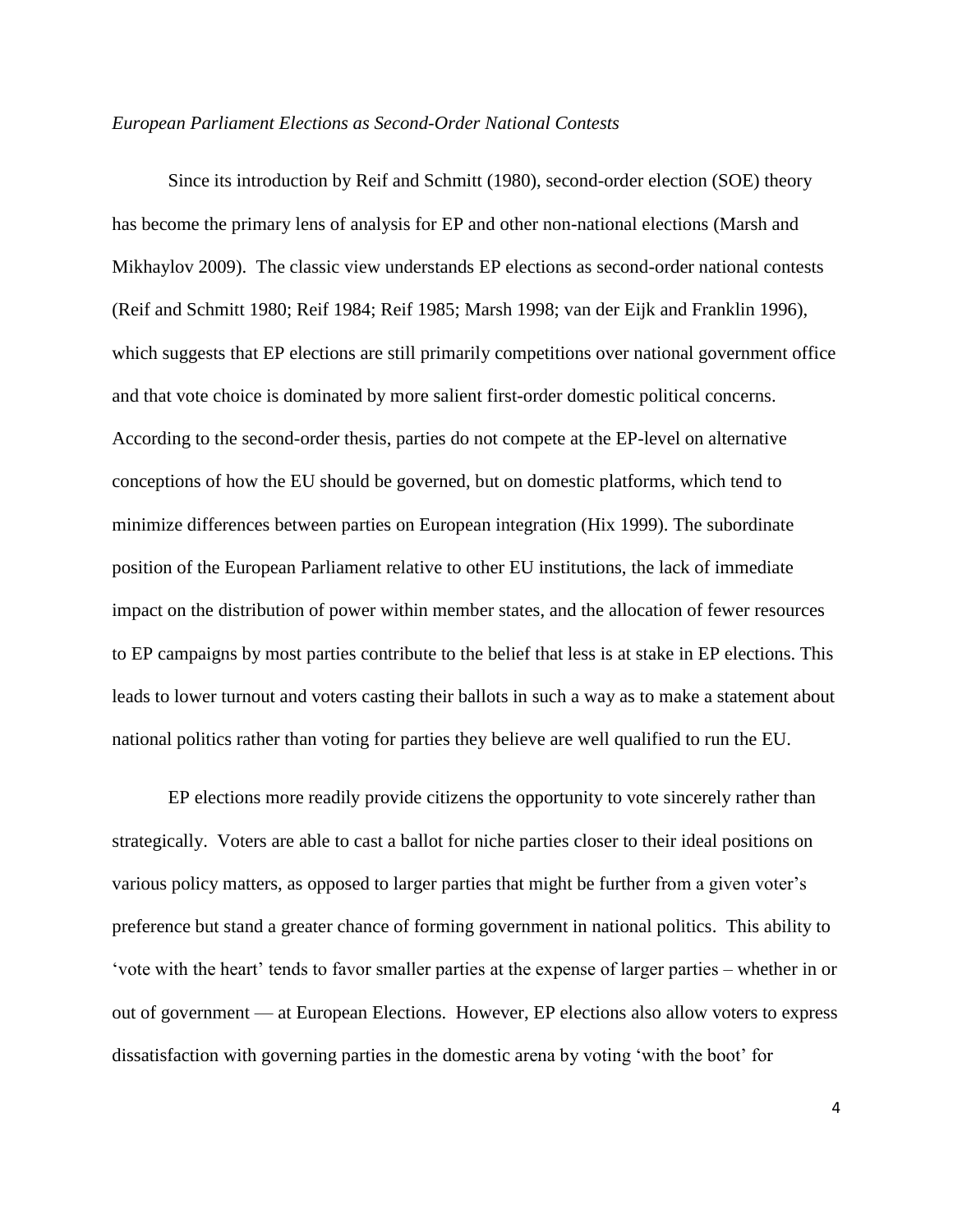opposition or fringe parties at the Euro-level (Oppenhuis, van der Eijk, and Franklin 1996). On the whole, the second-order conception of EP elections fosters the ironic yet dominant understanding that in European elections, Europe matters relatively little. Although a secondorder perspective of EP elections holds that EU level issues are of less significance than those at the national level in EP elections (see Marsh and Mikhaylov 2009; Hix and Marsh 2007; Schmitt 2005 for comprehensive overviews of SOE theory and research), others are more apt emphasize European concerns.

## *Europe Matters in European Parliament Elections*

 $\overline{\phantom{a}}$ 

The findings of several studies suggest that various EU level factors impact voting behavior in EP elections more than the second-order model would expect.<sup>2</sup> Citizens in favor of European integration are more likely to vote in EP elections and member states that directly benefit from the EU budget and those with higher aggregate levels of support for membership have higher turnout (Blondel, et al. 1997; Mattila 2003; Studlar, et al. 2003; Stockemer 2012). EP elections are more prominently covered by the media in countries where parties are more polarized on European issues (Schuck, et al 2011), and citizens are more likely to vote on EU issues when parties and media provide more information on EP elections (de Vries, et al 2011; Hobolt and Wittrock 2011).<sup>3</sup>

 $2<sup>2</sup>$  A separate but related body of literature questions the applicability of SOE to elections and referendums other than EP elections. See, e.g., Cutler (2008) on provincial elections in Ontario, Canada; Garry, et al. (2005) on EU referendums, but see Heath, et al. (1999) for the applicability of SOE to local elections in Britain.

<sup>&</sup>lt;sup>3</sup>Another assessment of the 2009 EP elections stresses that voting behavior in line with second-order expectations is largely due to national parties treating EP elections as such, leaving voters little choice but to do so as well (van der Veen 2009), further corroborating the importance of party contestation in determining electoral behavior.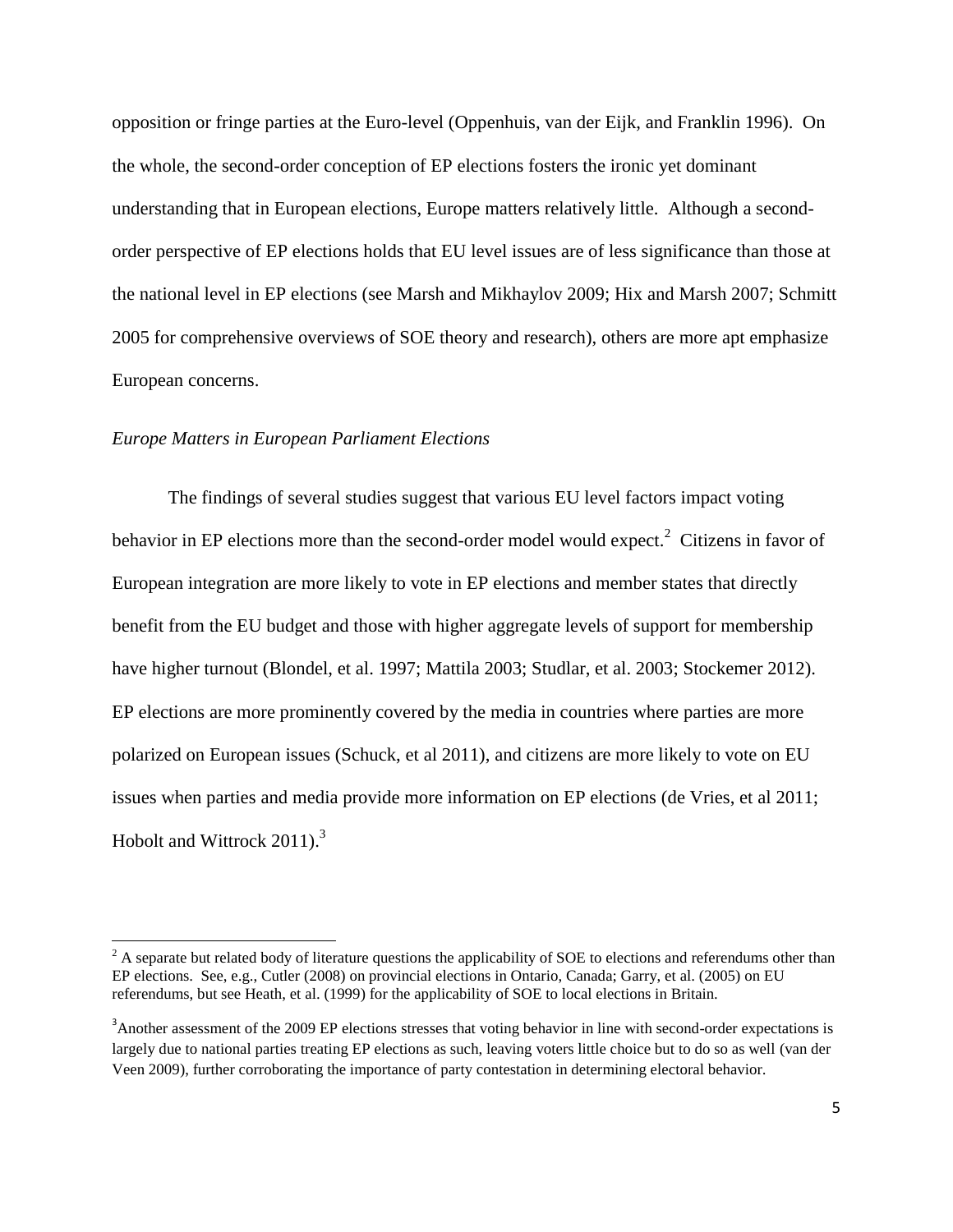At the party level, Ferrara and Weishaupt (2004) report that parties displaying greater internal consistency on questions of EU integration systematically outperform parties marked by higher levels of internal fractionalization. Parties of the far right and far left are more likely than centrist parties to hold policy preferences that are inconsistent with the more mainstream EU policy program (Hooghe, et al. 2002; Ray 1999; Taggart 1998). Voters looking to steer the EU away from its present policy course, and those citizens driven to vote for parties closer to their ideal positions provide a boost to non-governing and/or anti-EU parties of both the right and left in EP elections (de Vries 2010; Hix and Marsh 2007; Hobolt, Spoon, and Tilley 2009).<sup>4</sup>

These studies of voting behavior at European Parliament elections all suspect – and find some evidence – that attitudes towards Europe have an impact on vote choice.<sup>5</sup> Carrubba and Timpone suggest – as Fiorina (1992) and Kedar (2005) have argued in more general terms – that voters "want different preferences represented at different levels of government" and that "there is the real possibility that second-order voting will decline and more EP-focused voting will increase as the chamber gains power" (2005, p.279). It is, however, important to emphasize that this line of research explicitly calls for approaches to EP electoral behavior that are capable of explaining when and why behavior will be consistent with second-order expectations for some sub-section of the electorate, driven by arena-specific European concerns for others, and

l

<sup>&</sup>lt;sup>4</sup> But see Hix and Marsh (2011) for recent evidence that specifically anti-EU parties are in relative decline in EP elections.

<sup>&</sup>lt;sup>5</sup> As the EU becomes increasingly politicized in member states, European integration is now also a contested issue in national elections (Evans, 1998, 2002; Gabel, 2000; Tillman, 2004; de Vries, 2007, 2009). In some circumstances, attitudes towards EU integration actually condition vote choice at the domestic level. Referring to the practice as *EU issue voting*, de Vries (2007) concludes this behavior is more likely to take place when conflict over European integration is high among parties and when EU issues are salient among voters, a finding consistent with several other studies of EU issue voting (Tillman 2004, Schoen 2008; de Vries 2009).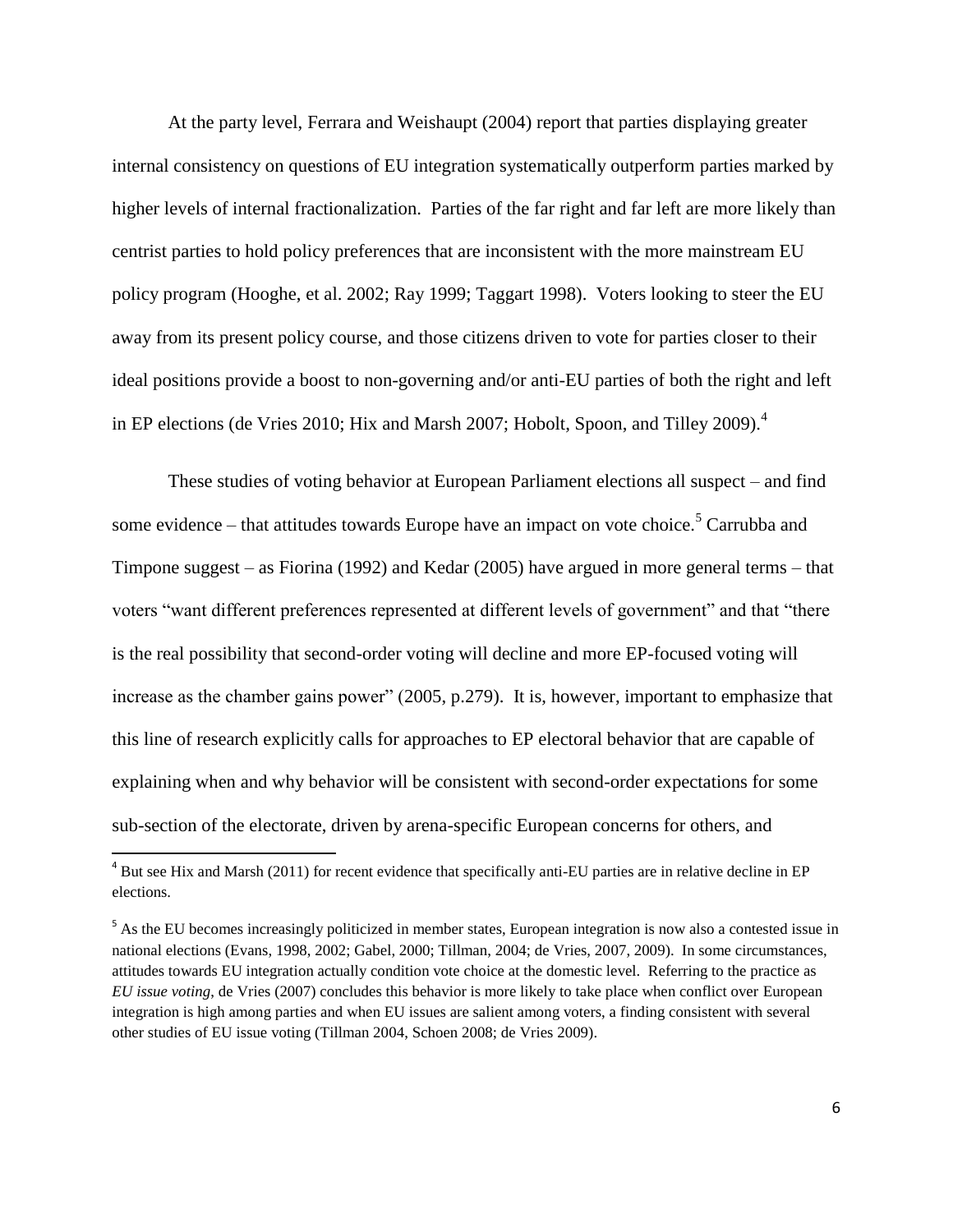determined by left/right orientations for still others. The second-order model has substantial explanatory power and the challenge for students of EP electoral behavior moving forward is untangling the thicket of explanations and motivations available to explain change from the national to supranational electoral arena, because as Hobolt, Spoon, and Tilley state "on both the contextual and individual levels, it appears that Europe can matter when voters go to the polls" (2009, p.111).

## *Problems of Strategic and Sincere Voting*

 $\overline{\phantom{a}}$ 

Studies of EP elections often conflate three reasons for different behavior in national and EP elections: sincere voting, strategic protest voting, and arena-specific voting. Recalling the prior discussion of SOE expectations, EP elections ostensibly provide voters both the opportunity to cast a sincere vote for the candidate or party closest to a voter's ideal policy position as well as a chance to express dissatisfaction with the policies of the incumbent government. In essence, the literature gives little guidance as to when a voter in an EP election would cast a vote that reflects the sincere preference of the voter, one that serves as a signal of protest to a separate party currently governing domestically, or if one vote is serving both purposes at once. The inherent contradiction of the last proposition is that a single vote could take on both a sincere and strategic dimension.<sup>6</sup>

The most conventional example of strategic voting involves a citizen voting for a candidate who is further from the voter's ideal preference because the voter believes that candidate has a better chance in the election than another candidate closer to the voter's ideal

<sup>&</sup>lt;sup>6</sup> See Hobolt and Wittrock 2011 (pages 31-32) for similar concerns on distinguishing between sincere and strategic voting behavior in the second-order election theory framework.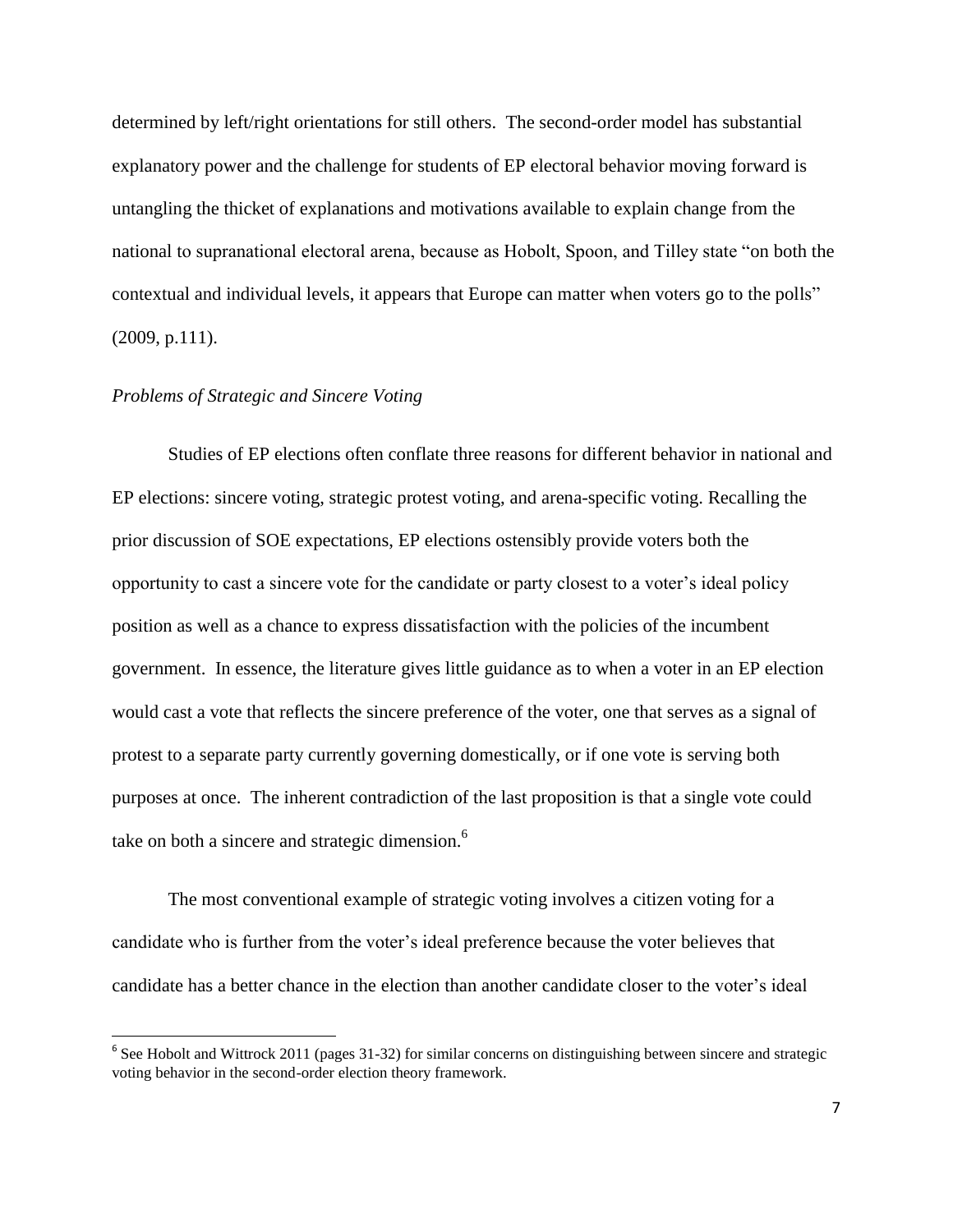position but less viable in the contest (McKelvey and Ordeshook 1972). In a simple plurality election, strategic voting means, "voting for a lower-ranked candidate that one believes is stronger, rather than for a higher-ranked candidate that one believes is weaker" (Cox 1997, p.72). In an EP election, a vote cast in order to signal unhappiness with the policies of an incumbent government indicates that the voter casting the ballot hopes to influence the policy choices of that government through the ballot box. Although this voting behavior does not conform to the ‗choosing the lesser of two evils' form of strategic voting, it is equally clear that it contains a strategic element qualitatively different from a sincere vote. While this type of punishment vote may not be a strategic vote in the strictest sense of the term, we hold that it would be problematic and inaccurate to view a vote as a sincere vote *and* punishment vote.<sup>7</sup>

In an attempt to uncover when and why voters rely on sincere, strategic and arenaspecific considerations in EP elections, Hobolt and Spoon (2012) argue that, at the individuallevel, the type of party a voter normally supports has an effect on what motivation drives vote choice. Their analysis also finds – consistent with prior research on EU issue voting – that the degree to which the EU has been politicized in the domestic debate shapes the amount of arenaspecific voting. We acknowledge and confront Hobolt and Spoon's concerns about the conflation of sincere and strategic voting, and develop a categorization scheme that allows us to understand what portion and what type of the electorate votes in a way consistent with the second-order model, what portion votes according to left/right orientation, and for which group(s) it appears Europe matters enough to drive vote choice at EP elections. The preceding

 $\overline{a}$ 

 $<sup>7</sup>$  Admittedly, separating sincere and punishment votes likely complicates analysis by, at the very least, introducing</sup> yet another potential form of observational equivalence, but in the difficult task of unpacking the impact of domestic-level and European-level issues on EP elections, it is important to cleanly differentiate fundamentally separate concepts in our analysis.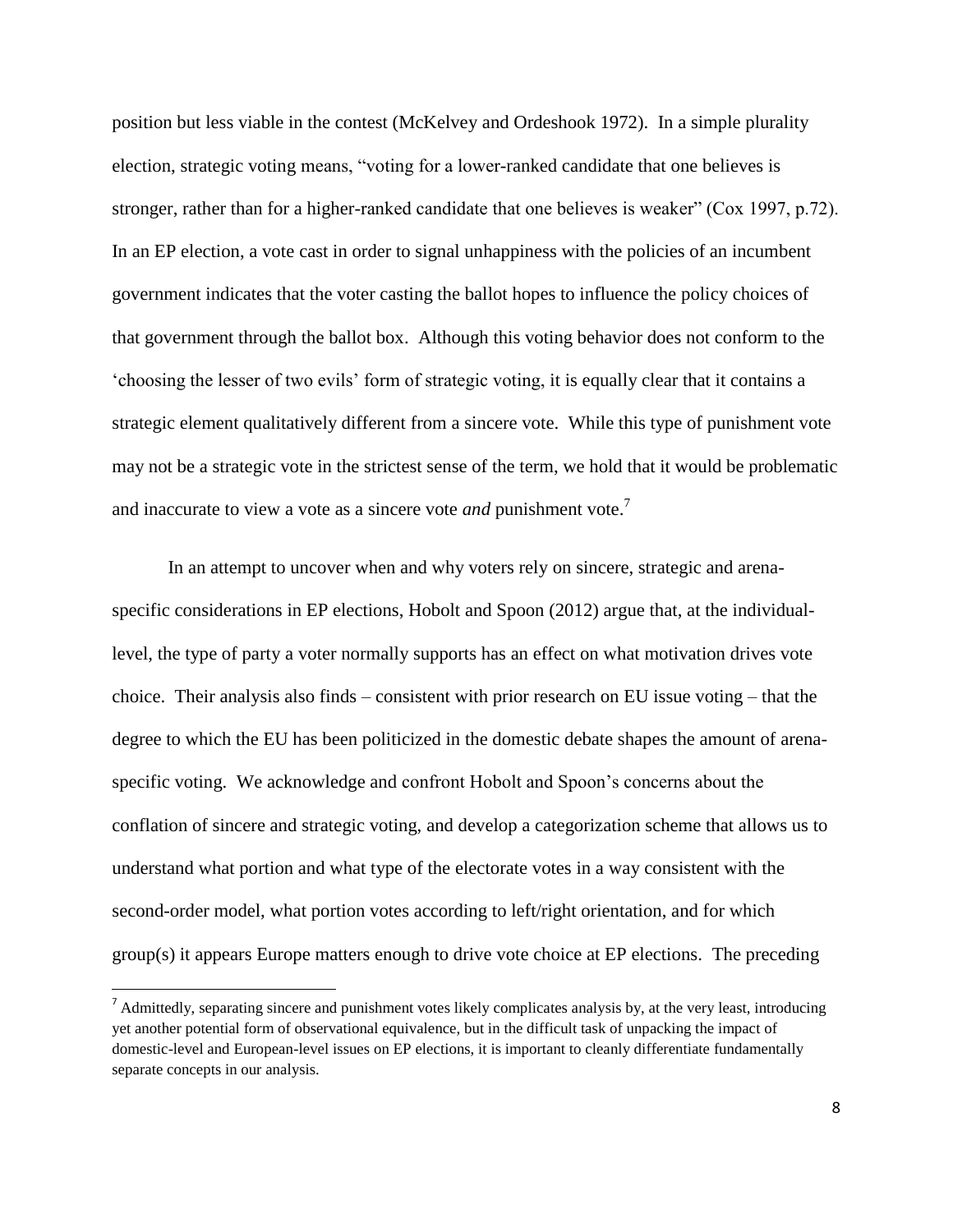review of scholarship leads us to agree with Schmitt, et al.'s assertion that "[a]ll in all, it is probably fair to say that there is hardly a consensus in the literature about the reasons for vote switching"  $(2008, p.5)$ .

## *Observational Equivalence*

As Hix and Marsh (2007, pp. 498-99) acknowledge, and other scholars of EP elections stress (Clark and Rohrschneider 2009; Hobolt and Wittrock 2011; Tiemann 2009; Weber 2011), it can be difficult to ascertain whether voters abandon larger parties, including those in government, due to primarily domestic or European concerns, particularly when looking at aggregate data. The 'second-order' and 'Europe matters' theses often bring about similar expectations regarding electoral behavior. A voter may leave the party she voted for in the last domestic election due to frustration with the economic performance of the country since that election. She may also leave the larger party she voted for in the national election for a green party in an EP election because of concern for environmental governance at the EU level. The former scenario is consistent with the expectations of the second-order understanding of EP elections, while the latter conforms more to the argument that European issues determine the performance of a party in European elections. The behavior of the voter, however, does not easily reveal which approach better explains the party defection.

Several scholars (Caramani 2006; Hix, et al. 2005, 2006; Kreppel and Tsebelis 1999; Thomassen and Schmitt 1999; Tsebelis and Garrett 2000, pp. 30-31) suggest that the primary cleavage line in the European Parliament falls along the conventional Left/Right spectrum. Additionally, previous research about party preferences on European integration has found that these are largely determined by party families' positions on socio-economic issues (Hooghe, et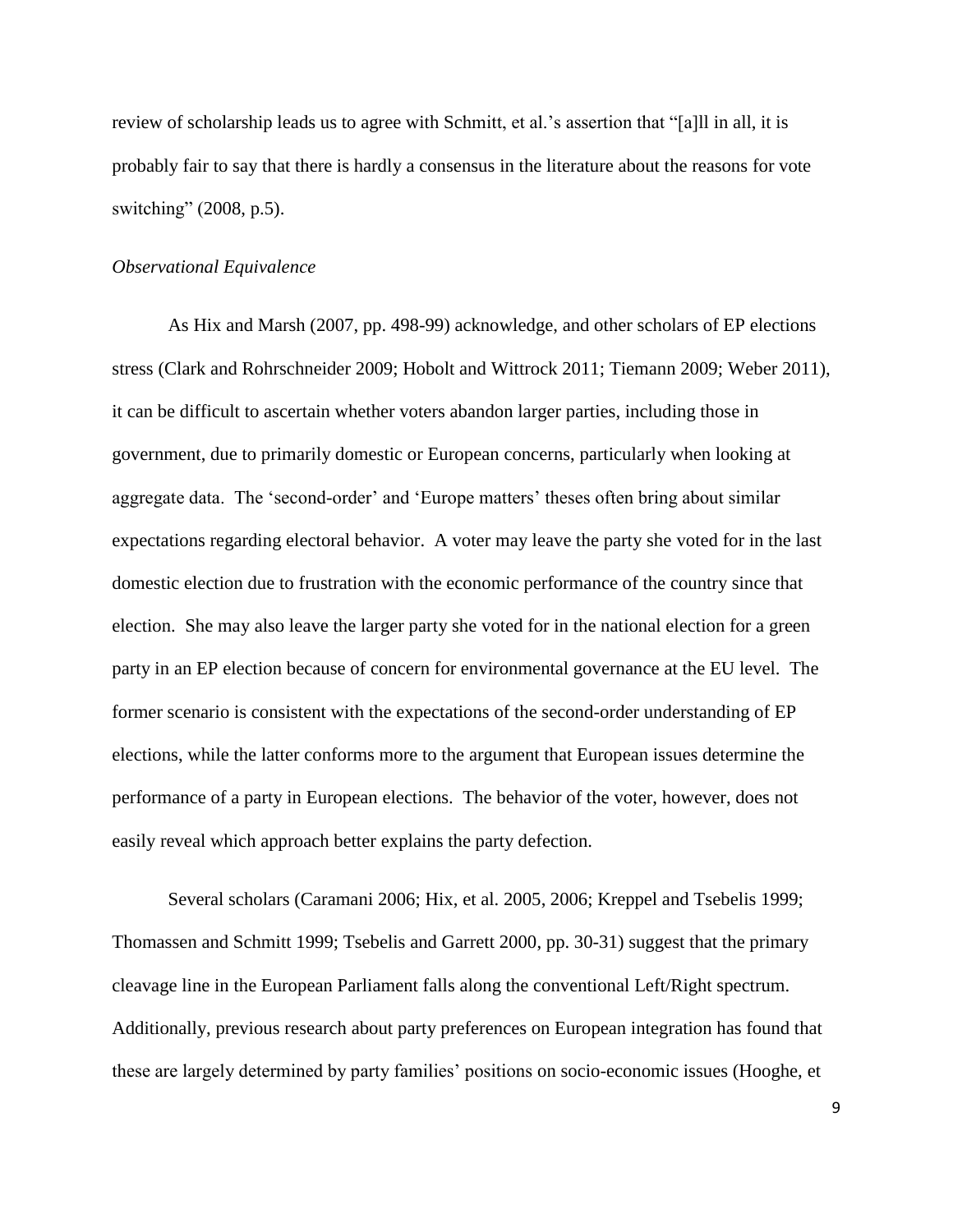al. 2002; Marks and Wilson 2000). Finally, one line of research has found that there is not a substantial gap between the policies of national parties on European issues and the position of the parties' voters on Europe (Carrubba 2001; van der Eijk, et al. 1999). If these relationships hold, voters selecting in EP elections on the basis of EU socio-economic policy would likely vote for the same parties that they support in national contests, potentially providing yet another stumbling block of observational equivalence.

Other research, however, suggests that with each European election an autonomous cleavage, separate from the conventional left/right divide, has been taking shape (Grunberg, et al. 2002). The politicization of Europe surrounds questions of identity that cut against the conventional left/right socio-economic dynamic that has dominated European politics (Hooghe and Marks 2009). If, as this research suggests, the politics of the EU is moving away from contestation along socio-economic policy differences towards identity politics, the preceding problem of observational equivalence may be more manageable in recent rounds of EP elections. The next section describes our attempt to make progress on the matter of observational equivalence in this paper by clearly operationalizing what is meant by a sincere and strategic vote.

## *Operationalization*

One major implication of the previous discussion is that, thus far, researchers in the field of EP elections have been talking past each other in several important ways. Most importantly, work in this area has frequently operationalized the dependent variable in different ways. We concur with van der Eijk, et al.'s (2006) assessment that for scholars studying elections and voting "election surveys should devote rather more space than is customary to questions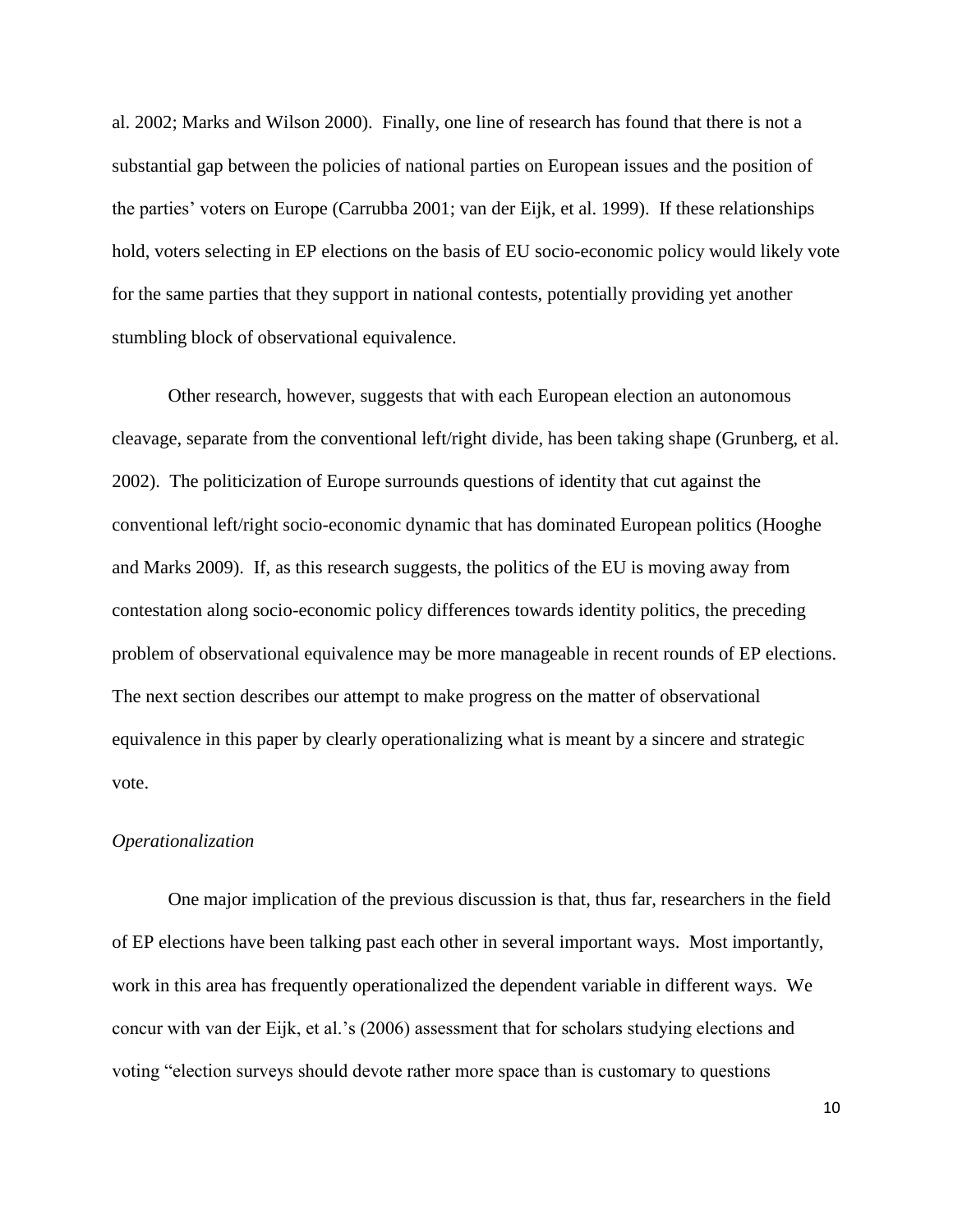pertaining to the dependent variable" (pg. 445). <sup>8</sup> The differences in dependent variables of EP election studies come in two broadly defined types: level of measurement and sample selection.

Most research has treated the vote share of parties in national and European elections as the dependent variable. Generally, researchers following this line of reasoning model the vote differential between national and EP elections at the party-level, which is problematic in two ways. First, any discussion of voter motivation in elections is, at its base, a discussion of individual decision-making. By analyzing party-level vote shares, however, previous research has danced the fine line of ecological fallacy. That is, we should (and can) not make individual level inferences based upon aggregate-level data. Although solutions to this problem have been proposed (King 1997), none of the work in this area has implemented ecological inference to overcome the level of measurement problems inherent in their research designs.<sup>9</sup>

While party-based inferences are useful and provide insight as to what types of parties are likely to benefit or suffer in EP elections relative to national elections, much of the literature cited in the previous sections also suffers from a form of selection bias. That is, this work often has focused on a certain type of party (e.g. green, government, niche) when analyzing and comparing electoral performance across the two electoral venues. These choices almost certainly bias the results and limit the types of inferences we can make. Focusing on only

 $\overline{\phantom{a}}$ 

<sup>&</sup>lt;sup>8</sup> This paper does not, however, implement van der Eijk, et al.'s dependent variable of choice, observed utilities derived from a voter's propensity to vote for a given political party.

<sup>&</sup>lt;sup>9</sup> Scholars of EP elections and SOE theory have only recently begun to address the micro-foundations of the theories used in this research and the importance of individual-level data in analyses of EP elections. See Clark and Rohrschneider 2009; Hobolt and Wittrock 2009; Marsh and Mikhaylov 2009; Schmitt, et al. 2008; and Tiemann 2009 for similar concerns about aggregate level data and attendant problems of observational equivalence in studies of EP elections.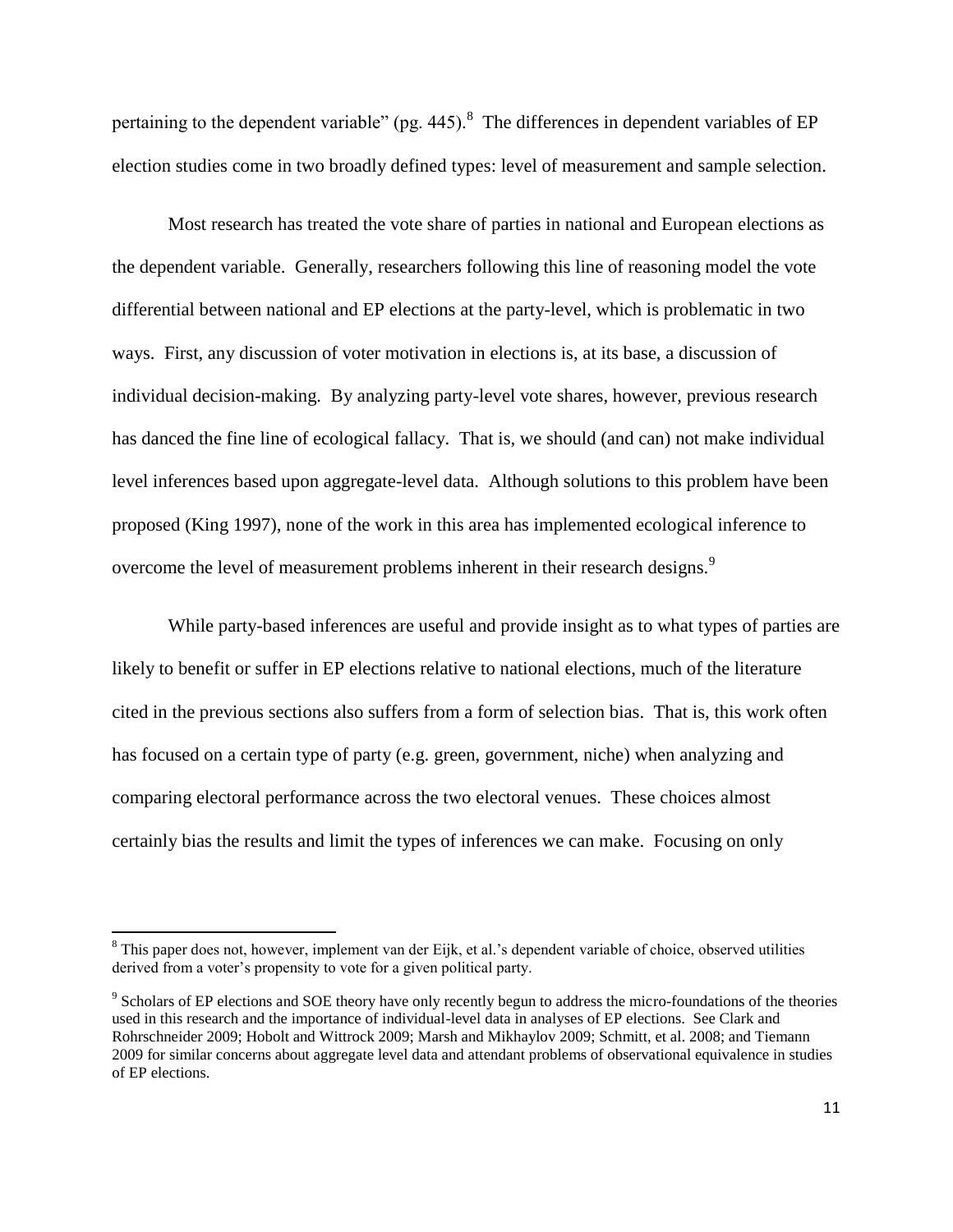government parties, for example, undercuts the ability to generalize findings to all parties in a given system and their relative performances in EP and national elections.

More recently, scholars in this field have modeled individual-level data in order to better understand voter motivations in the two types of elections. This strategy overcomes the inherent ecological fallacy in party-based research and, for that reason, is a superior strategy for understanding voter behavior. Similar to party-based research, however, the work using individual-level research has often only included certain types of party supporters in its models (see, e.g., Carruba and Timpone 2005; Hobolt et al. 2009). By limiting samples to specific choices of voters in national elections, these researchers learn more about particular types of voters, but necessarily do so at the expense of their ability to infer to the general voting public.

The direct implication of these different modeling choices is that different conclusions are reached depending on how and whom one models. These decisions impact the degree to which one finds support for the second-order or Europe matters hypotheses. For instance, looking only at government party supporters leads to the finding that vote switching between national and EP elections is mostly in the Euroskeptic direction. Party-level models, on the other hand, tend to provide more evidence of second-order electoral behavior.

Again, we stress that we do not believe these are necessarily competing hypotheses. That is, one of the goals of the present research is to move beyond the need to classify EP voting behavior as protest *or* sincere, as second-order *or* Europe matters. The data exhibit evidence of both types of votes and voting motivations and, therefore, it is most likely the case that there are multiple complimentary hypotheses that can be developed to help explain these different behaviors. Given the nearly omnipresent issue of observational equivalence in voting behaviors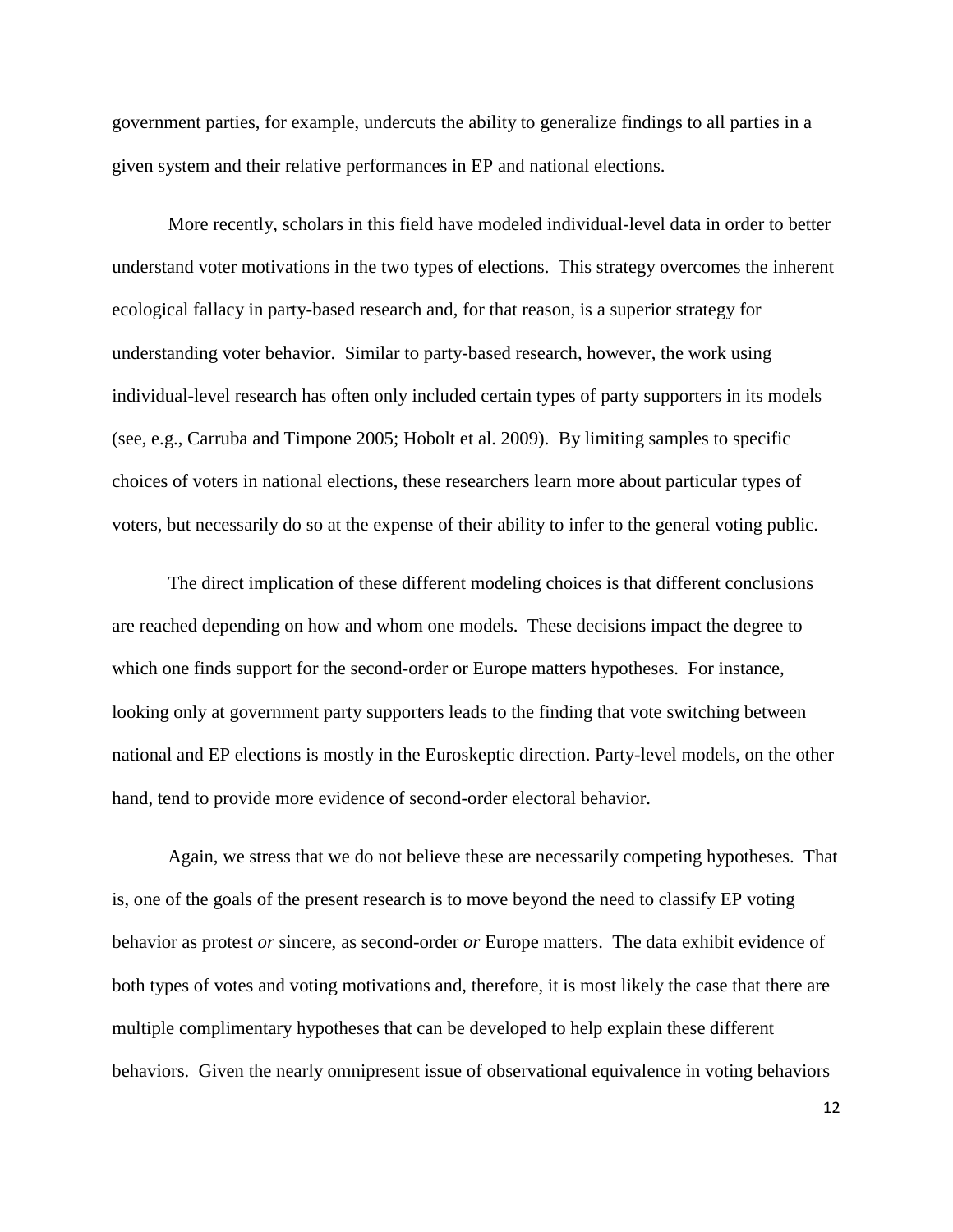and the difficulties inherent in adjudicating between contrasting explanations of individuals' motivations, we propose a new method of classifying voters in this literature. This method clarifies what is meant by a sincere vote and allows for more confident discussion of voter motivations.

The survey data from the European Elections Studies (EES) [\(http://www.ees](http://www.ees-homepage.net/)[homepage.net/\)](http://www.ees-homepage.net/) provide information on whether a voter switched her vote between national and European elections. The EES data can also be used to determine whether or not a vote was sincere in the national and/or the European election based on the proximity model of sincere voting. The surveys ask respondents to place themselves on a left/right scale ( $1 = left$ ,  $10 =$ right) as well as an EU integration scale ( $1 =$ anti-EU,  $10 =$ pro-EU). Respondents are also asked to place all of the parties in their respective systems on the same dimensions. If a voter casts a vote for a party that minimizes the distance between their self-placement and the placement of the party, this voter is coded as sincere. The absolute value of the distance between voters and parties on the left/right dimension determines sincerity at the domestic level and the European integration dimension determines sincerity at the European level. Combining this information with whether or not the voter switched parties or remained consistent across the two elections allows a researcher to categorize each voter in terms of their switching/consistency across the two elections as well as the proximate sincerity of both of these votes.

First, however, it must be shown that the left/right and EU dimensions measure different concepts. The EES does not ask policy-specific questions from which left/right and EU positions can be estimated, which limits our ability to assess the measurement qualities of these scales. We can show, though, that the two scales capture different aspects of voter and party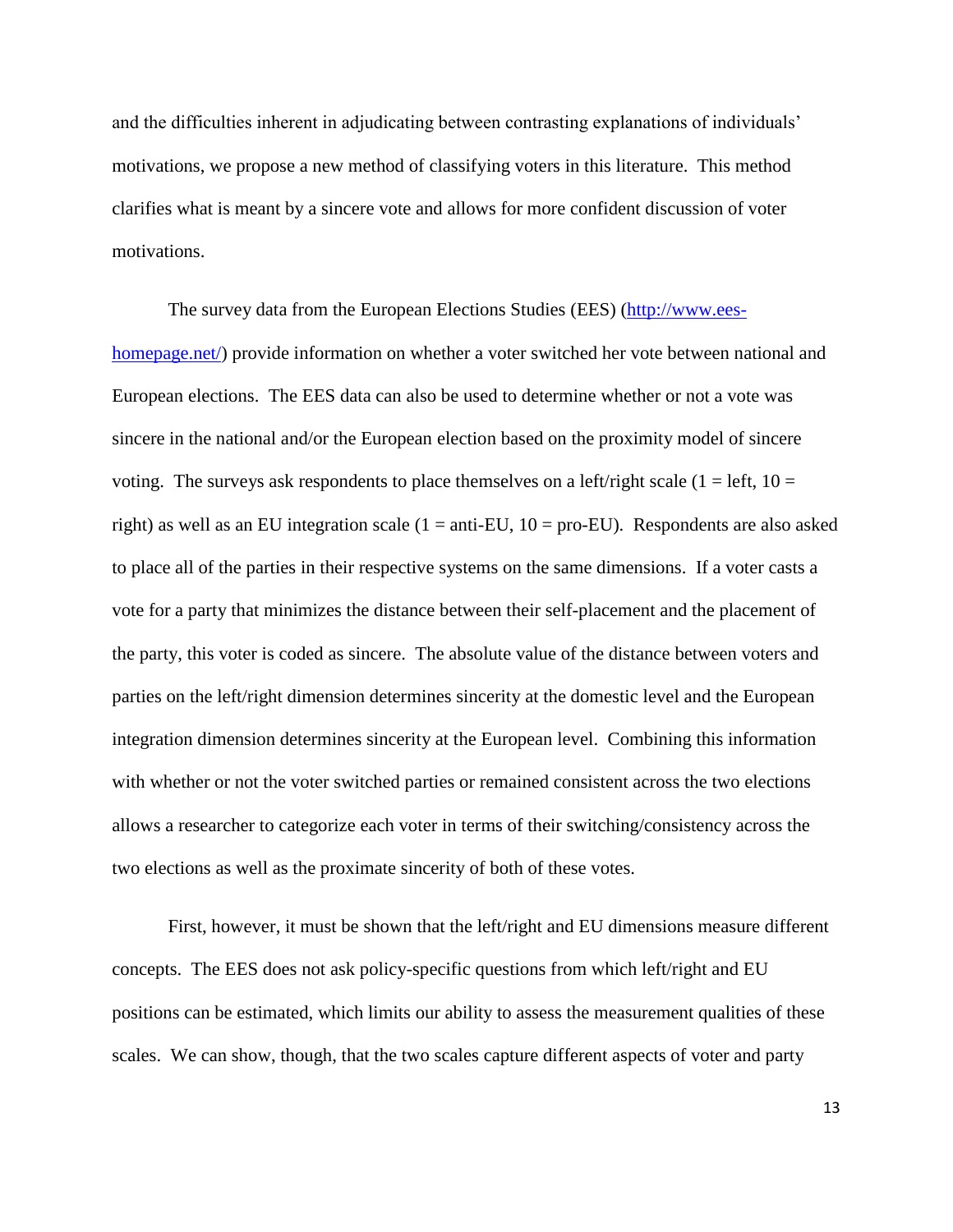placements by observing the correlation between the different placement dimensions. The correlations between left/right and EU self-placements and left/right and EU party placements are sufficiently small (-0.02 and 0.13 respectively) to assure us that these variables are, in fact, measuring different concepts.

This information allows the analyst to provide a profile of any variant of sincere/insincere, switcher/consistent voters in terms of their attitudes toward a variety of issuespecific questions included in the surveys. We can, for example, determine whether or not a voter who casts sincere votes at both elections is more Euro-skeptic than other voters or not. With this operationalization, we are no longer forced to choose between two (or more) observationally equivalent explanations of vote switching behavior for some subsets of the data.

Our categorization scheme, then, builds on the work of Schmitt, but differs in two important ways. First, we categorize each vote (national and EP) as being either sincere or strategic as described above. Second, abstainers are not included in our categorization. Schmitt, et al. (2008) devote much of their research to determining the quality of abstentions in the data. That is, whether or not an abstention is sincere or strategic. Although potentially very important, there is too much uncertainty surrounding the reasons for abstention and, given our interest in diminishing the problems of observational equivalence, we remove abstainers from the present analysis. Following this logic, in order to be included in our categorization, survey respondents must have answered all questions relating to self and party placements (for the parties that they chose) and have voted in both elections. This yields a sample of 8,274 respondents across 14 countries (EU-15 minus Luxembourg) and two rounds of EP elections (1999 and 2004).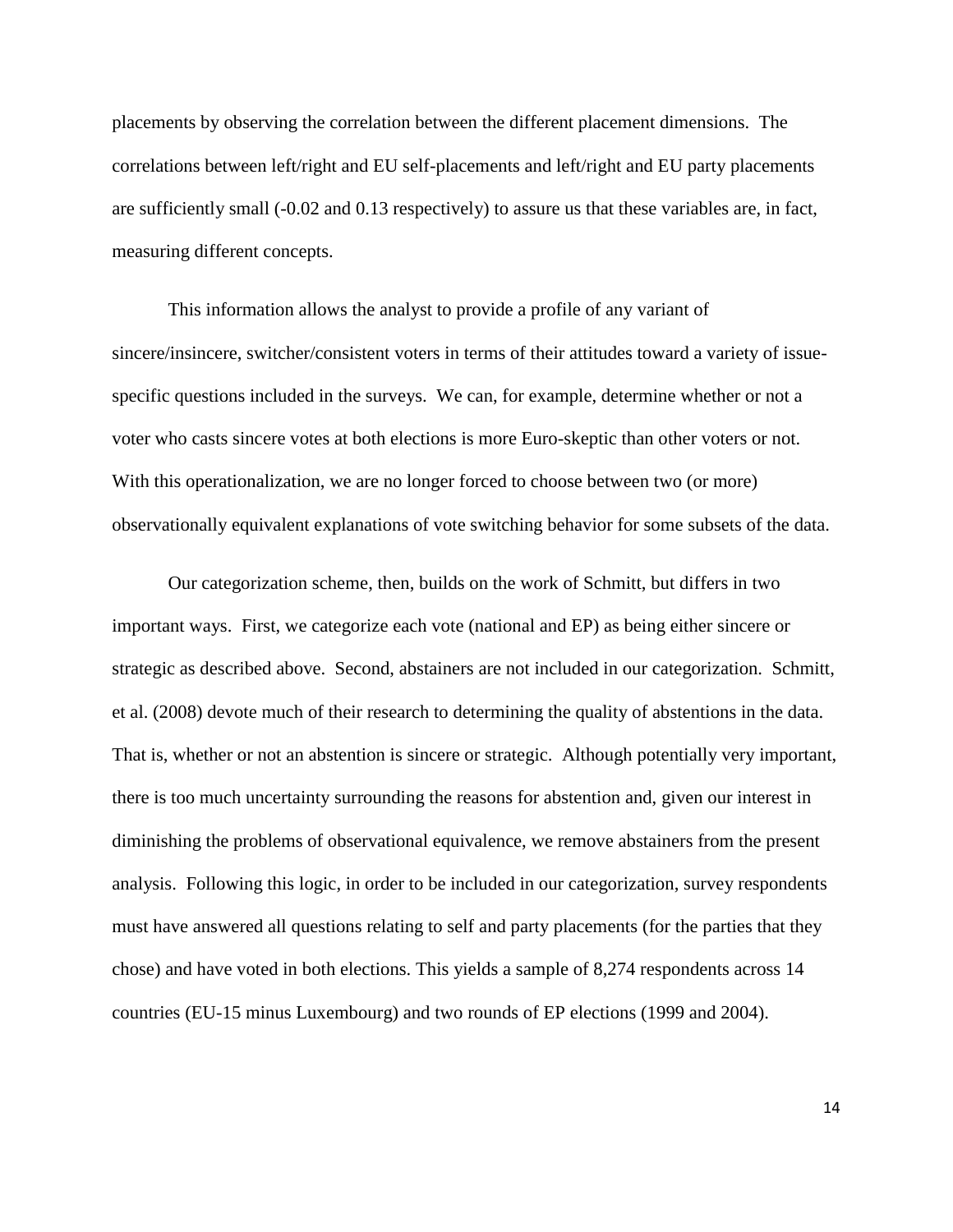Figure 1 presents the distribution of our sample across eight vote-type categories of the European electorate (discussed in detail below) and a theoretical perspective that appears to most readily explain the given type of voting behavior for each sub-group. Black bars represent categories of voters where left/right politics structures vote choice. Dark grey bars represent categories best explained by the Europe matters thesis. Light grey bars categorize second-order switchers, and the white bar is an undetermined category.

## [Figure 1 Here]

## *The Categories: Eight types of voters*

Having classified all qualified respondents in the EES 1999 and 2004 data sets as one of the eight voting types, we present a more detailed view of individual voting motivations. The following section provides a description of each of the eight categories. We attempt to draw as clear a picture as possible of how voters in various categories differ on a range of measures, conditional on available data. To do so, we explore differences between voters of specific types and all other voters on the following variables: left/right self and party placement, EU self and party placement, and party attachment (the percentage of each category that feels strongly attached to a political party). We discover a series of patterns across the groups that allow us to make more informed inferences about the motivations underlying individual voting behavior and the relevance of different models (SOE/Europe Matters) for different groups. We now move to a detailed description of the individual categories and some preliminary tests of simple hypotheses regarding expected behaviors.

## *Left/Right Voters*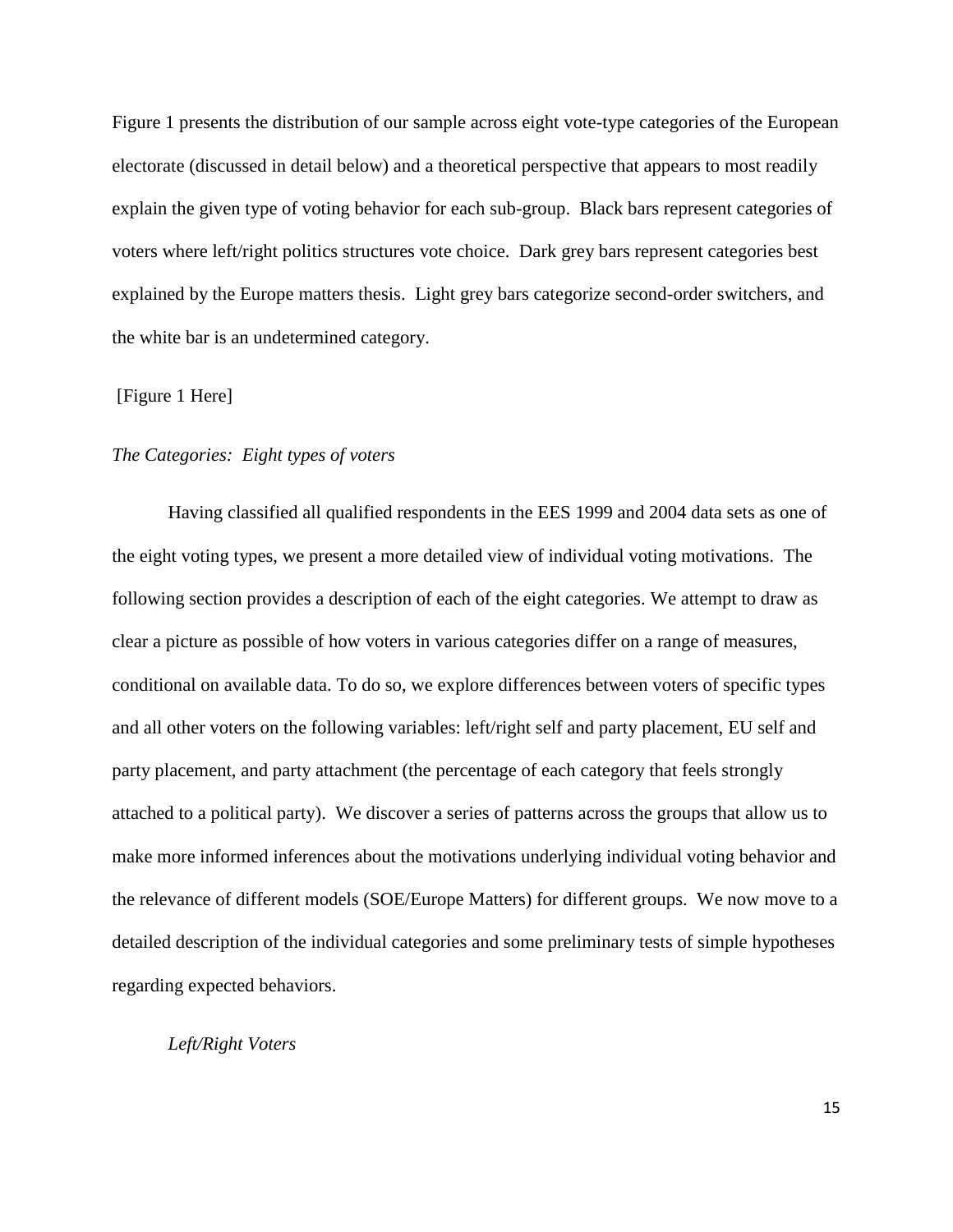## Sincere votes in both elections and consistent party choice in domestic and EP elections:

The factors motivating vote choice for this sub-group of the electorate appear partially obscured by observational equivalence. Since the same party is closest to the voter's own position on the left/right and EU scales, it is unclear whether the voter chose the party in EP elections because of domestic or Euro-level concerns. Evaluating between the second-order and Europe matters arguments for this sub-group is challenging with the present data, but not impossible. Concerning our expectations for this group of voters, the consistency in vote choice across electoral arenas leads us to hypothesize that people in this category will have stronger party attachment than voters in other categories. We expect people in this category to be party loyalists, and we do in fact find that their party attachment is much stronger than the rest of the electorate.

In an attempt to decide between the second-order and Europe matters theses, we compare the absolute value of the distance between the voter and the party chosen on both the L/R and EU dimensions. The dimension with the smallest average distance between the voter and the party chosen should be the dimension along which the voter sees herself as being closest to the party. Pooling across all countries, the average distance between the voter and the party chosen on the L/R dimension is .47 (on a ten-point scale). The average EU distance is .78, which indicates that voters see themselves as closer to the party chosen on the Left/Right dimension than the EU dimension. Although it is not conclusive, this evidence coupled with our knowledge that this type of voter has stronger party attachment suggests that L/R considerations shape preferences in both electoral arenas.

Sincere vote in domestic elections and a strategic vote for the same party in EP elections: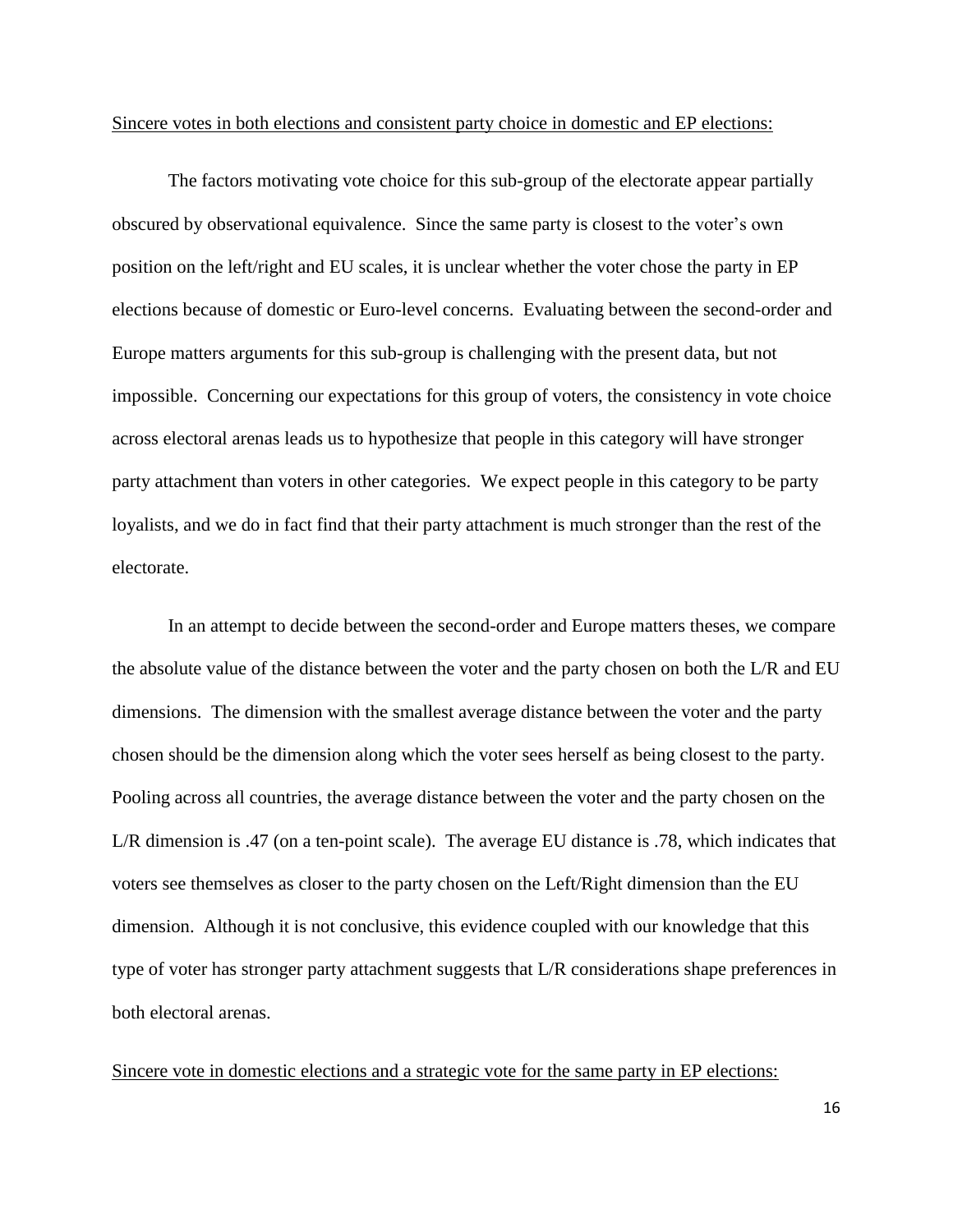The apparently strategic voting behavior of this sub-group at the EP level must be more fully explored. If the left/right dimension determines vote choice in EP elections as it does in domestic contests, then a party chosen at the EP level that initially appears strategic (in its failure to minimize the EU distance between voter and party) could actually be a sincere L/R vote in the EP election. If this were the case, familiar concerns of observational equivalence would complicate our ability to determine if L/R concerns of a primarily domestic or European nature shape vote choice at the EP level, but the lack of salience for the EU dimension – as signified by the non-sincere EU vote – does not appear to support a conventional version of the Europe matters argument.

As with the previous category, consistent support of one party across electoral arenas in this sub-group leads us to expect that individuals in this group of voters will have relatively stronger party attachment than those of most other categories, which is in fact the case. The prevalence of strong party attachment for these voters and their tendency to support major parties suggests that these people are more likely to be party loyalists. These people also choose parties more pro-EU than themselves but that minimize the difference on L/R, which indicates that the L/R dimension structures their vote at the EP level as it does in the national election. Taken together, these first two categories composed of voters for whom left/right considerations structure vote choice make up over 50 percent of sample, which indicates that partisan loyalty and left/right proximity remain key components in understanding voting behavior in domestic and EP elections.

## *Second-Order Switchers*

Strategic vote in domestic election and a sincere vote for a different party in EP elections: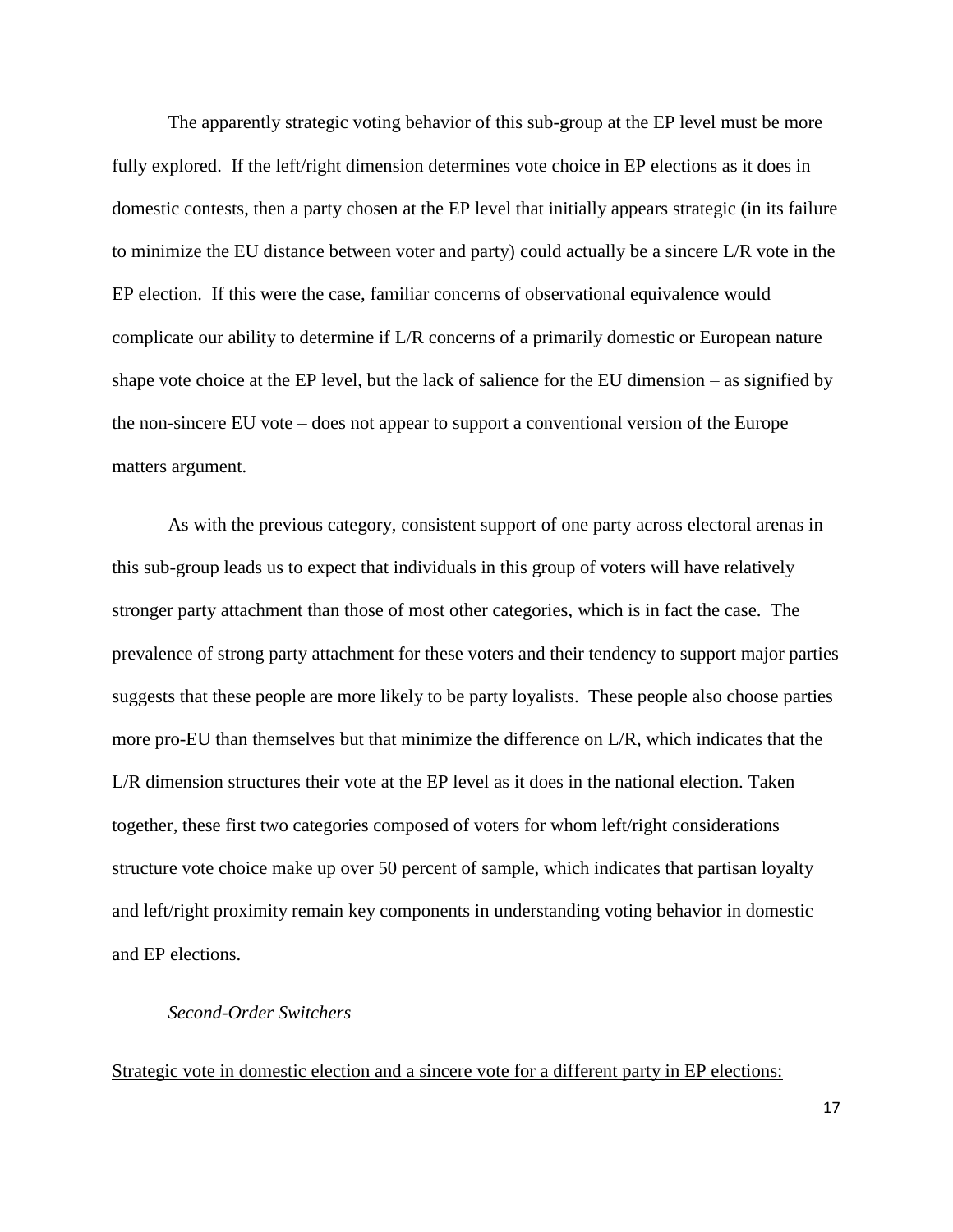This group of voters initially appears easily explained by a Europe matters argument because the EP vote minimizes distance on the EU dimension. If, however, the party chosen at the EP election also decreases the distance between the voter and the party on the L/R dimension, the voting behavior becomes readily understandable from the second-order perspective as well. In this scenario, the distance between the voter and the party of choice would be decreased on both dimensions at the EP level and observational equivalence would again become a concern. But if the party chosen at the EP level does not decrease the distance between the voter and the party on the L/R scale, this would only provide support for the Europe matters thesis.

If the party choice at European Parliament decreases the distances between voter and party on the L/R dimension, it is consistent with the expectations of the second-order model. If, however, the vote does not decrease the distance on the L/R dimension, we take this as support for a Europe matters hypothesis. Table 1 shows that about 70 percent of these people chose a party at the EP election closer to their self-placement on the L/R scale than the party they chose in the domestic election and 80 percent of those that closed the distance on L/R chose the party that minimized the L/R distance. Additionally, strategic/sincere/switchers were not more pro or anti-EU, in terms of self-placement, than the voters in the other sub-groups. We take this lack of a strong opinion on EU integration as further evidence that the second-order model is likely applicable to many voters in this group.

#### [Table 1 here]

Strategic vote in domestic election and a strategic vote for a different party in EP elections: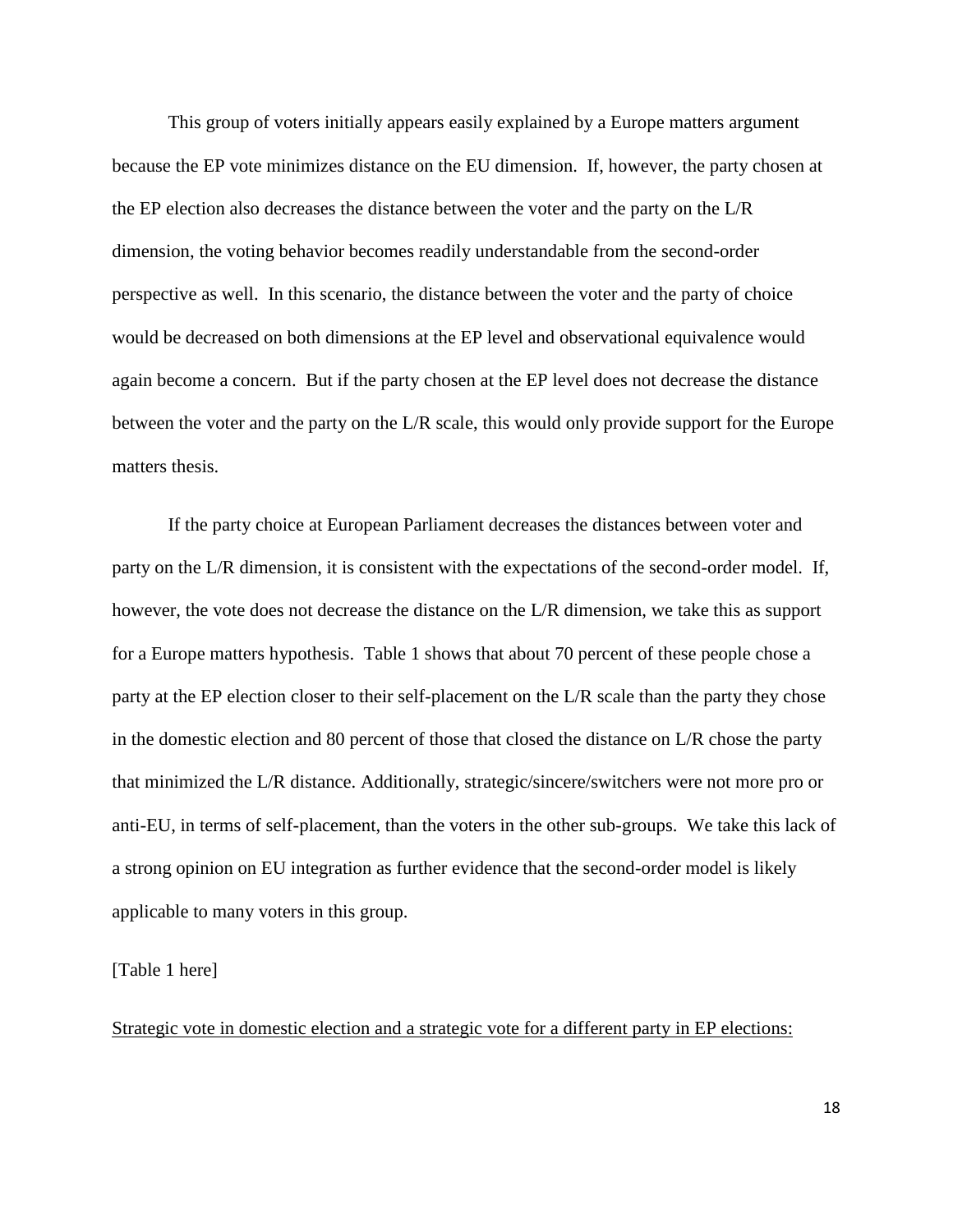Again, the apparently strategic vote choice at the EP level by this sub-group contradicts the expectations of both the conventional second-order story and the Europe matters narrative. This potentially hyper-calculating citizen does not vote with the heart at the EP level on the EU dimension. However, as with other apparently strategic votes at the EP level, we must investigate if the EP vote choice decreases the L/R distance between the voter and party chosen at the domestic level. If so, that sub-section of voters in this category are behaving in a manner consistent with the second-order model's expectations.

#### [Table 2 here]

Table 2 indicates that over 60 percent of the voters in this category switched to a party at the EP election closer to their self-placement on the L/R dimension. Further, 75 percent of those voters chose a party that was a sincere L/R choice. The party chosen at the EP election, however, was closer to the self-placement of the voter on the EU dimension for only 20 percent of this group and of the people that decreased the distance on the EU dimension; none of them minimized the distance. We take this as an indication that the majority of people in this subgroup voted on L/R considerations and as somewhat supportive of the second-order model's expectations.

#### *Europe Matters*

## Sincere votes in both elections but voted for different parties in domestic and EP elections:

The second-order view of European elections has difficulty accounting for this type of voting behavior, because this type of voter appears to vote with the heart in each election, but on a different dimension in European than domestic elections. Matters of European integration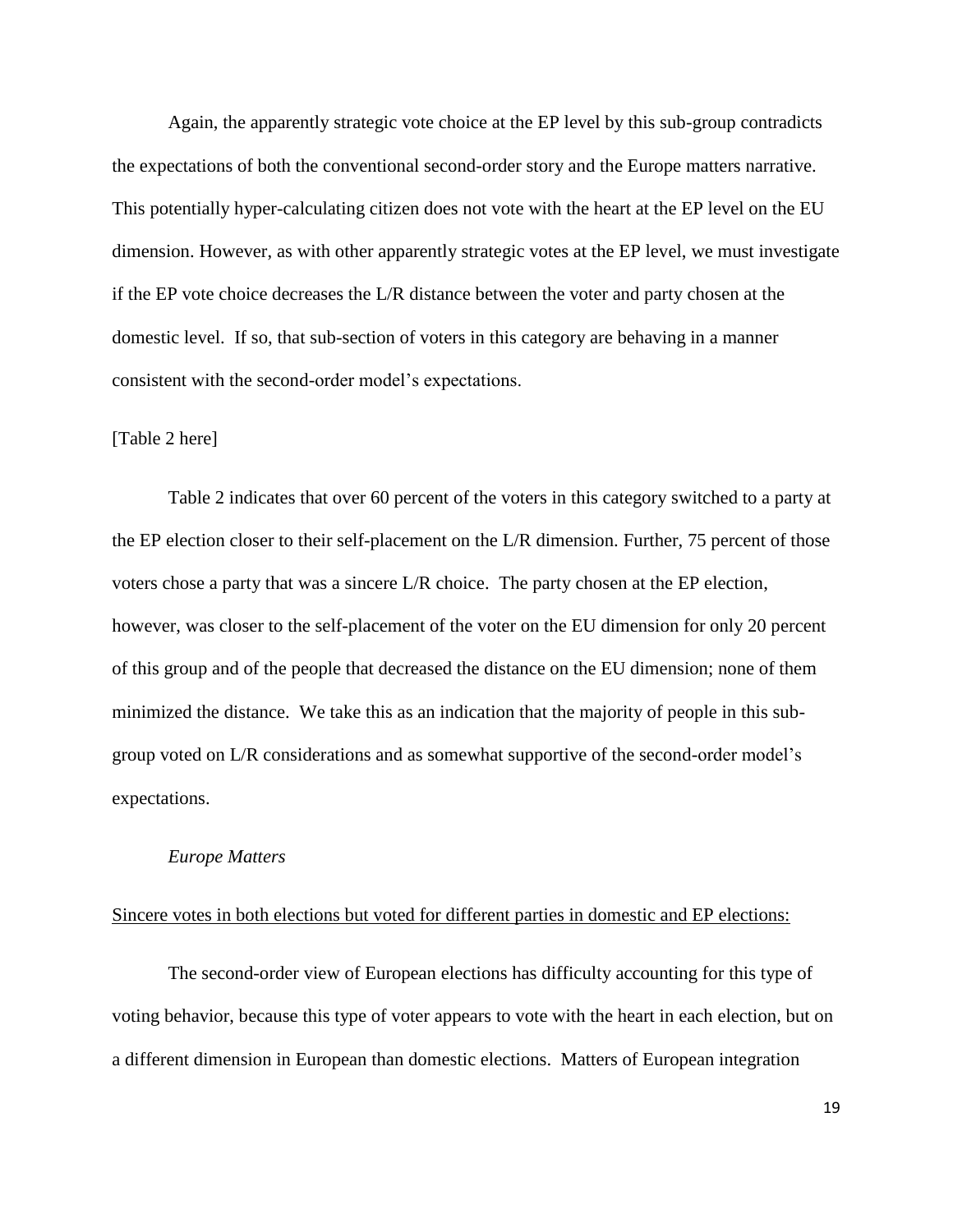rather than Left/Right position appear to explain the vote switching across electoral arenas, an outcome most consistent with the Europe matters thesis.

Turning to questions of *how* Europe matters, the party that represents the voter's sincere preference in the domestic arena may be more pro-EU than the voter. Table 3 show that when this is the case, the voter switched to a party that the voter identified as more anti-EU in the EP elections. Conversely, when a voter chose a party she saw as more anti-EU than herself in the domestic elections, she switched to a more pro-EU party in the EP election. Taken together, these findings support the argument that, for this type of voter, Europe does indeed matter in determining their vote at the EP level.

## [Table 3 here]

 $\overline{\phantom{a}}$ 

## Sincere vote in domestic elections and a strategic vote for a different party in EP elections:

The voting behavior of this sub-group is difficult for the second-order thesis to explain. The choice of a different party in the EP elections than the party chosen in the domestic contest, which was the party that minimized the distance on the L/R scale, suggests that Europe matters to this type of voter. Further, sincere voting in the domestic election and strategic voting in the EP contest also deviates from second-order expectations.<sup>10</sup>

<sup>&</sup>lt;sup>10</sup> An apparently strategic vote choice, however, warrants further investigation. If, for example, the EU dimension is salient in EP elections for this particular category of voters, the direction of a supposed strategic vote may be important. A voter that holds a relatively anti-EU position and views most parties (particularly the one she voted for in the domestic election) as pro-EU may choose a party in the EP election that she believes is more extreme in its anti-EU position, but still in the same direction as her general preference on European integration. A voter that makes her choices in this might be better explained by the directional rather than proximity approach to the spatial model (see, e.g., Rabinowitz and Macdonald 1989), and would also complicate our ability to refer to votes as strategic or sincere. It would, however, potentially provide an explanation consistent with the Europe matters thesis for individuals who vote sincerely in a domestic election but apparently vote strategically in an EP contest. We therefore probed the applicability of directional voting for strategic voters in this and other categories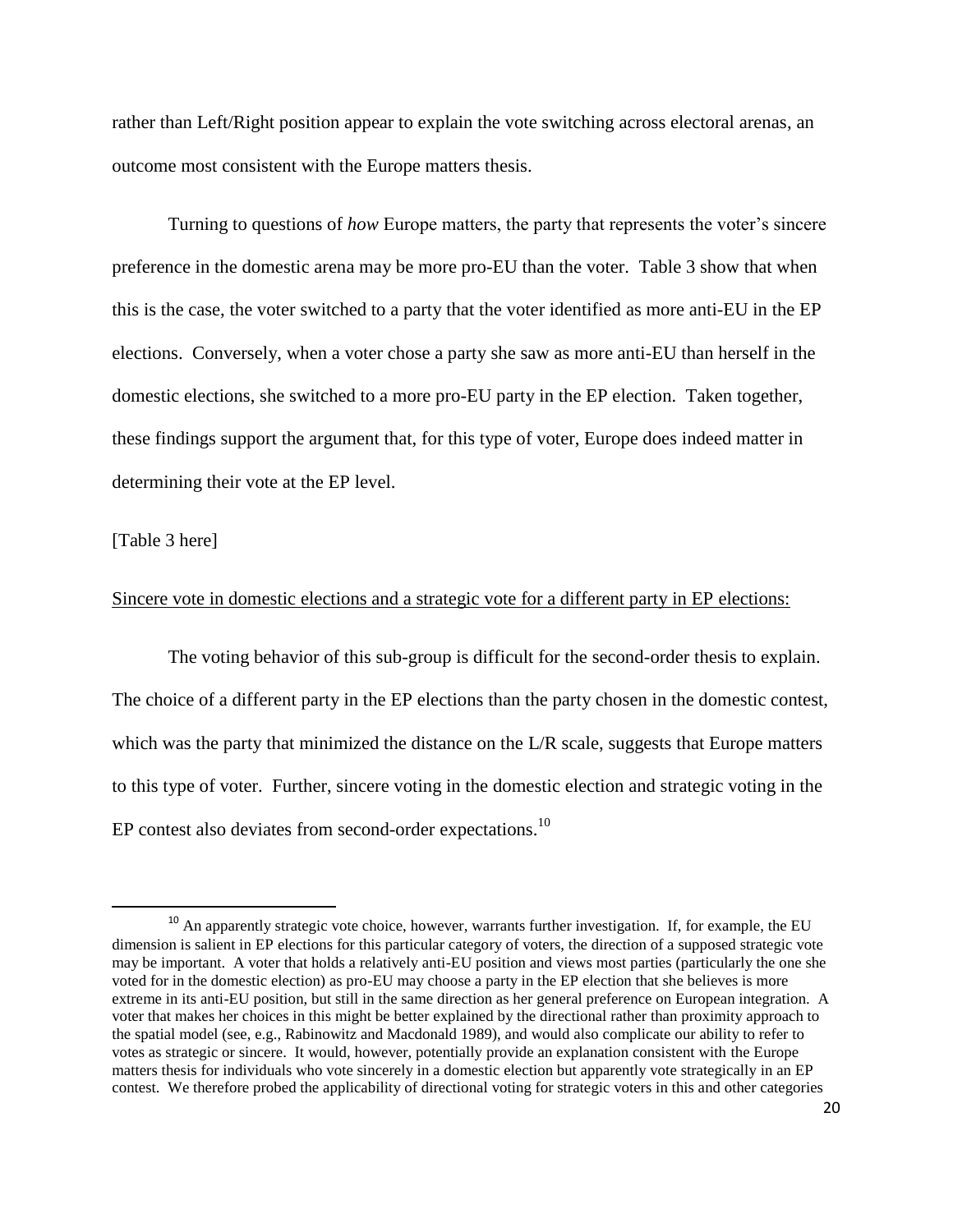These voters: 1) choose a party that is more anti-EU than the party they chose in the domestic election, but 2) the party chosen is still more pro-EU than the voter's self-placement on the EU scale. This sub-group, however, is 3) much closer to the EU score of the party chosen in the EP election than the sub-group that was sincere/strategic/consistent, which means that if a sincere/strategic voter does switch parties, the switch is to a party closer to the voter on the European dimension. These people appear to vote in a manner consistent with the Europe matters argument, and are voting for more Euroskeptic parties, which suggests they are voting against Europe.

## [Table 4 here]

 $\overline{\phantom{a}}$ 

## Strategic vote in domestic election and a sincere vote for the same party in EP elections:

The voting behavior of this sub-group is also difficult to explain from a second-order perspective. The strategic vote choice at the domestic level is consistent with second-order expectations, but when provided with the opportunity to choose the party that the individual identifies as closest to herself on the L/R scale at the EP election, the voter instead chooses a party that she sees as closest to her own position on EU integration.

The Europe matters thesis could provide an account of this category of voters. The strategic vote in the domestic arena makes sense given the high stakes of the election and the importance of choosing a viable party in that contest. When, however, this type of voter is given

that involve strategic votes. Our suspicion about the applicability of the directional model of voting is not, however, supported for this group of voters because they vote for parties that are not as anti-EU as themselves. On the whole, we found little support for directional voting, but note that the EES survey questions do not provide a meaningful zero point, and are not policy-specific, both of which make them less than ideal for testing directional voting behavior.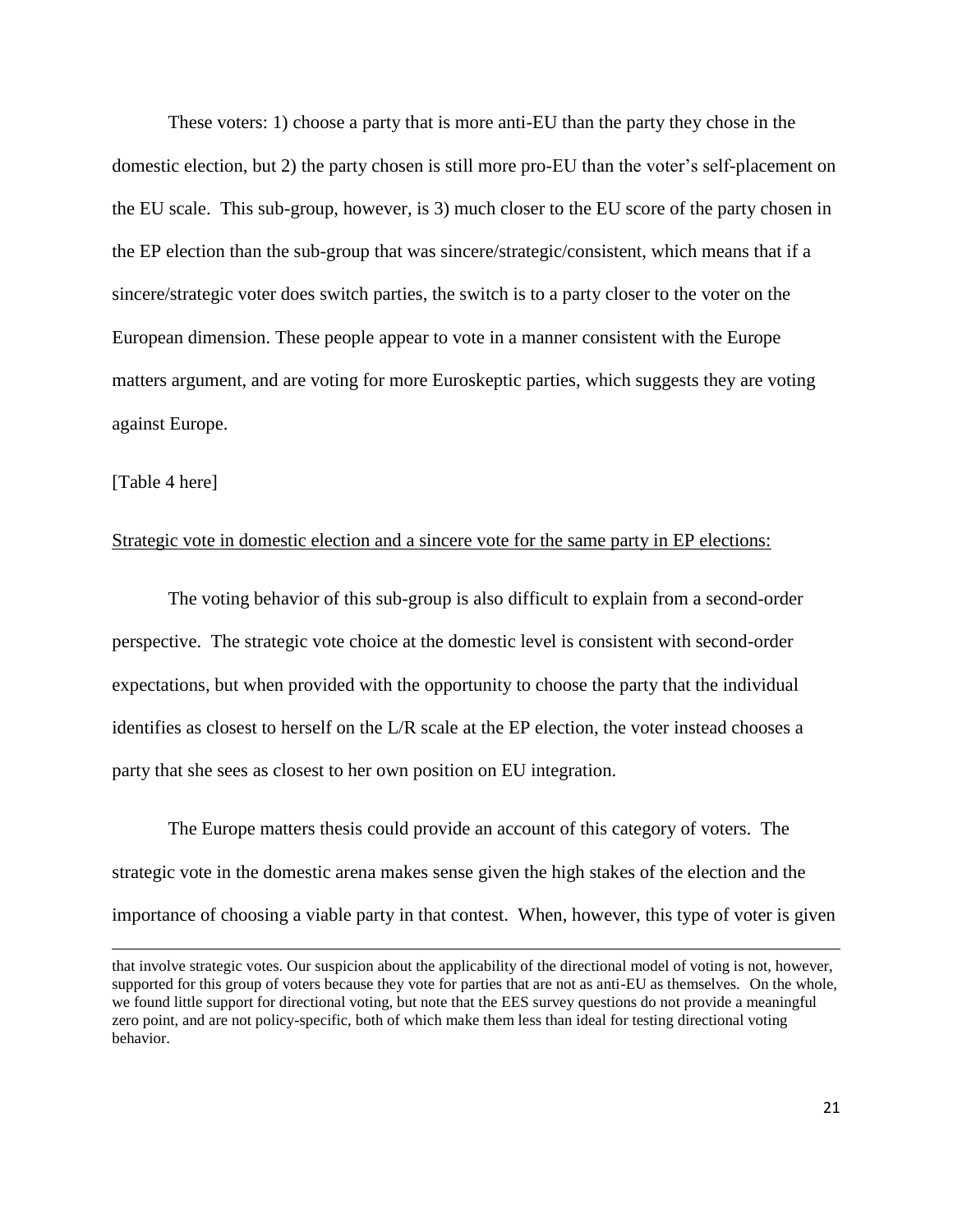the opportunity to express a preference on European integration at the EP election, this category of voter chooses the same party, which is also the party that most closely reflects the voter's position on European integration. As described above, recently scholars have argued that in some circumstances, the European dimension may structure vote choice at both the EP and domestic level (e.g. Tillman 2004; de Vries 2007). The willingness of this type of voter to engage in strategic voting at the national level, but sincere voting on the European dimension at EP elections suggests that this voter has strong opinions about the EU, perhaps strong enough to impact domestic vote choice as well.

This group of voters is considerably more pro-EU than individuals in the remainder of our categories. This supports the Europe matters thesis and we note that for this group of voters as opposed to the sincere/strategic/switchers, Europe matters in a qualitatively different way. Whereas voters in the previous category cast protest votes against Europe, these voters are more Europhilic than most, are more likely to see the EU as good, and vote accordingly.

#### *Undetermined*

#### Strategic vote in domestic election and a strategic vote for the same party in EP elections:

The apparently strategic vote choice at the EP level by this sub-group contradicts the expectations of both the conventional second-order story and Europe matters narrative. People in this category do not have stronger party attachment than the rest of the groups, which differs from all other consistent voting groups, but their voting behavior is difficult to interpret with any of the theoretical expectations and voting models we work with in this paper. The willingness of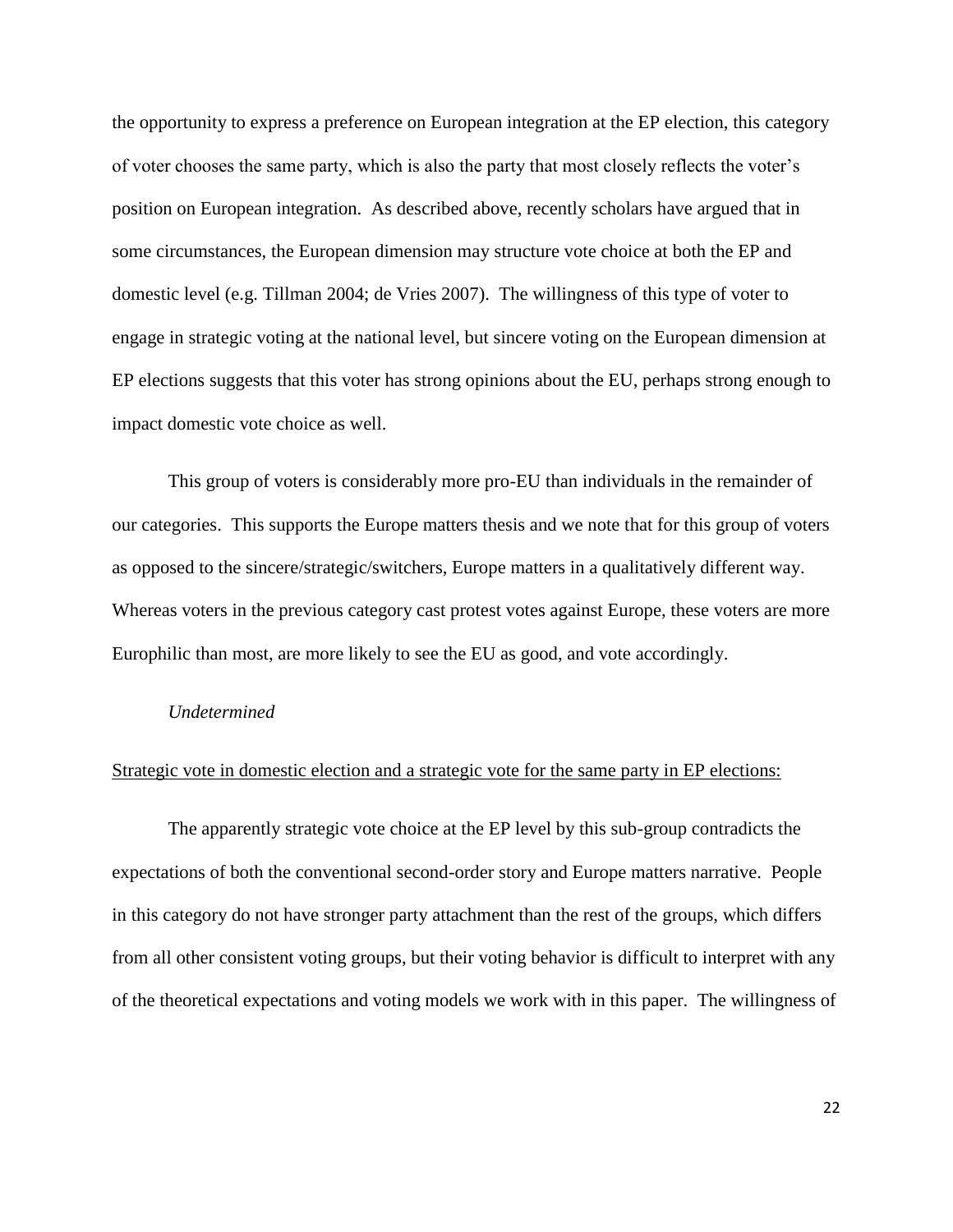this type of voter to support a party so far from her own ideal point on both the L/R and EU dimensions is very interesting, but challenging to explain.

## *Discussion*

The categorization of vote choice developed in this paper allows us to say more about why people choose the parties they choose in national and European Parliamentary elections. Problems of observational equivalence are not overcome entirely for all categories of voters. However, making use of relatively little information about a voter's self-placement and placement of parties on two dimensions, it becomes possible to identify groups of voters for whom left/right concerns determine vote choice at both levels, including those that follow a conventional second-order logic, and those that appear to be choosing on the European dimension at EP elections.

For example, of the over 8,000 people in our data, nearly 25 percent of them voted in national and EP elections in a way that was consistent with a Europe matters argument. Of this 25 percent that vote on the European dimension, our categorization system helps us uncover that people in one category (strategic/sincere/consistent) voted in a pro-EU fashion, while those in another category (sincere/strategic/switcher) appear to have cast their votes in such a way as to protest the European integration project.

Our results indicate that for large numbers of the European electorate (over 60 percent), the left/right dimension proved to be important in determining vote choice at both the national and EP elections. For some categories in this 60 percent (strategic/sincere/switcher and strategic/strategic/switcher) the importance of the Left/Right dimension more clearly manifested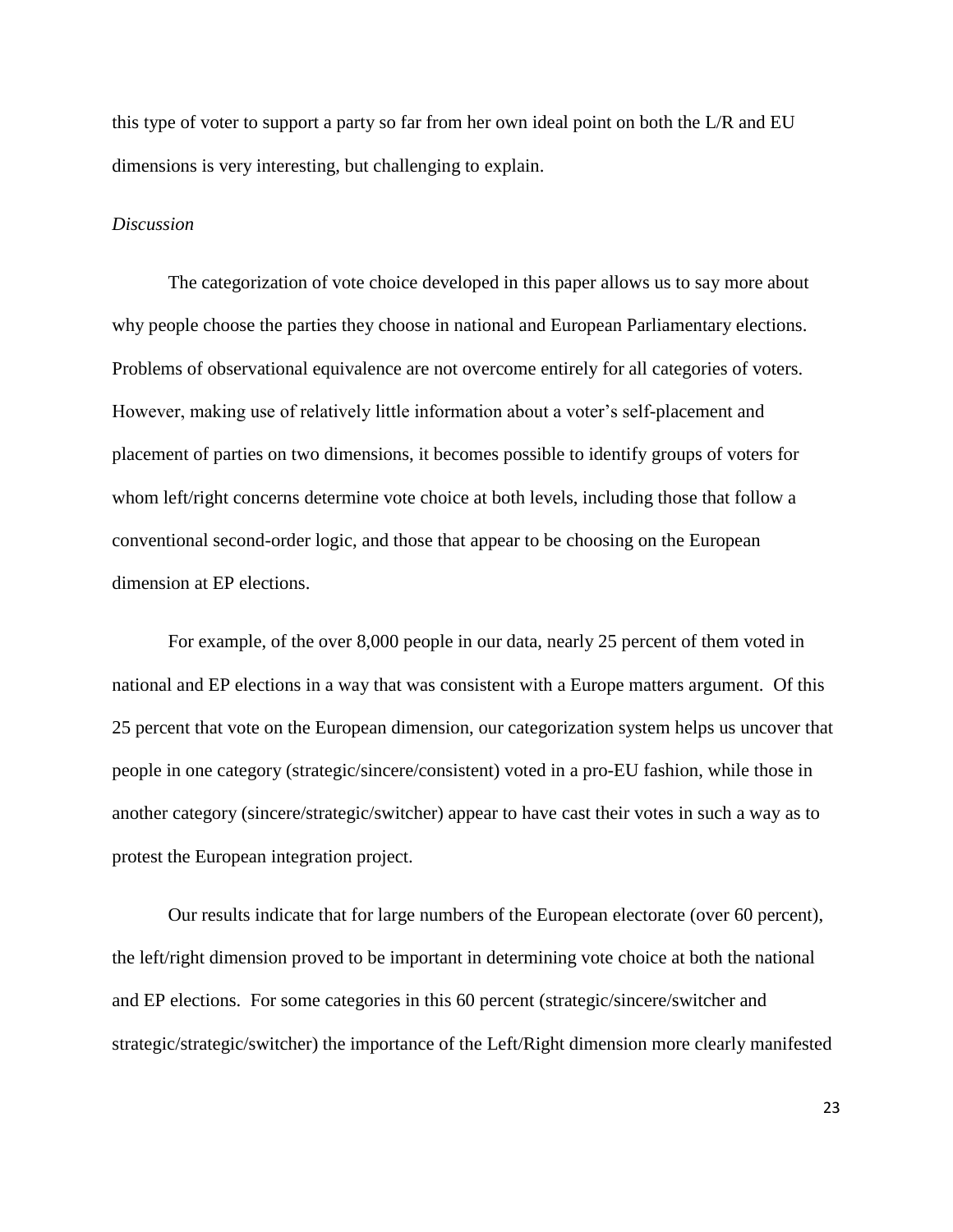itself in second-order style vote switching. For other categories (sincere/sincere/consistent and sincere/strategic/consistent), however, the importance of the left/right dimension does not manifest as many classic second-order effects.

The results in this paper are of a preliminary nature. More work, of course, remains to be done, but our categorization speaks to an array of substantive conclusions now available to scholars in this field. The different types of relationships that can be examined following this schema allow researchers to unpack some of the problems with observational equivalence that are rampant in most previous analyses of European Parliamentary electoral behavior, particularly those which are concerned with explaining why voters make the choices they do in national and European elections.

#### Bibliography:

- Anderson, Christopher J. and Daniel S. Ward. "Barometer Elections in Comparative Perspective." *Electoral Studies*, 15 (1996): 447–60.
- Blais, André, et al. "The Formation of Party Preferences: Testing the Proximity and Directional Models.‖ *European Journal of Political Research* 40 (2001): 81-91.
- Blondel, Jean, Richard Sinnott, and Palle Svensson. "Representation and Voter Participation." *European Journal of Political Research* 32 (1997): 243–72.
- Campbell, Angus. "Surge and Decline: A Study of Electoral Change." *Public Opinion Quarterly,* 24 (1960): 397-418.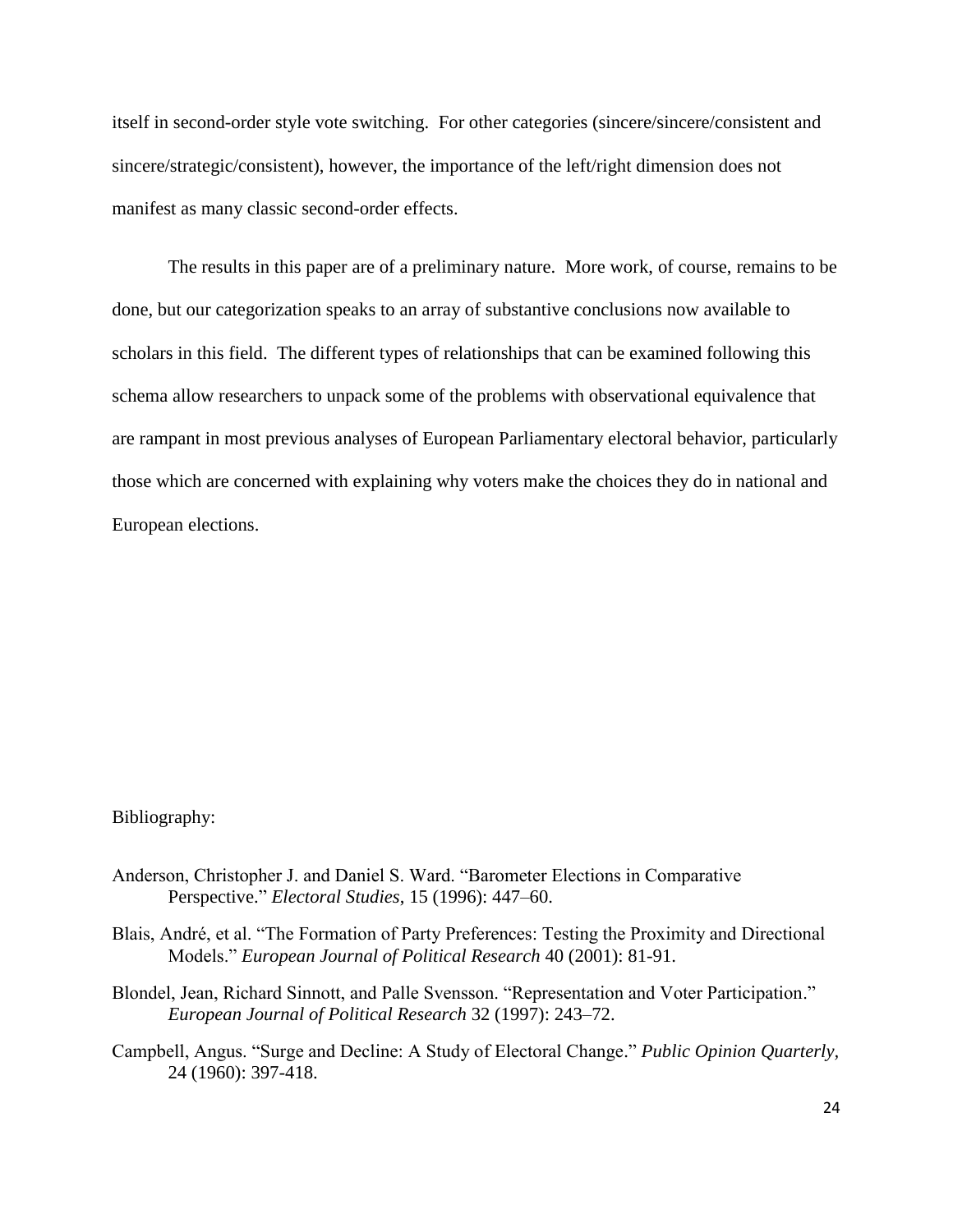- Caramani, Daniele. "Is there a European electorate and what does it look like? Evidence from electoral volatility measures, 1976-2004" *West European Politics* 29 (2006): 1-27.
- Carrubba, Clifford J. "The Electoral Connection in European Union Politics." *Journal of Politics* 62 (2001): 141-58.
- Carrubba, Clifford J. and Richard J. Timpone. "Explaining Vote Switching Across First and Second Order Elections: Evidence from Europe" *Comparative Political Studies*, 38 (2005): 260–81.
- Clark, Nick and Robert Rohrschneider. "Second-Order Elections versus First-Order Thinking: How Voters Perceive the Representation Process in a Multi-Layered System of Governance.‖ *Journal of European Integration* 31 (2009): 645-64.
- Cox, Gary W. "Strategic Voting Equilibria under the Single Non-Transferable Vote." American *Political Science Review* 88 (1994): 608-21.
- Cox, Gary W., and Emerson Niou. "Seat Bonuses Under the Single Non-Transferable Vote System: Evidence from Japan and Taiwan." *Comparative Politics* 26 (1994): 221-36.
- Cox, Gary W. *Making Votes Count: Strategic Coordination in the World's Electoral Systems* (New York: Cambridge University Press, 1997).
- Cutler, Fred. "One voter, two first-order elections?" *Electoral Studies* 27 (2008): 492-504.
- Curtice, John. ―The 1989 European Elections: Protest or Green Tide?‖ *Electoral Studies* 8 (1989): 217–30.
- de Vries, Catherine. "Sleeping Giant: Fact or Fairytale? How European Integration Affects National Elections" *European Union Politics* 8 (2007): 363- 85.
- de Vries, Catherine. "The Impact of EU Referenda on National Electoral Politics: The Dutch Case‖, *West European Politics* 32 (2009): 142-71.
- de Vries, Catherine. "EU Issue Voting: Asset or Liability? How European Integration Affects Parties' Electoral Fortunes." *European Union Politics*, 11(2010): 89-117.
- de Vries, Catherine, Wouter van der Brug, Marcel H. van Egmond, and Cees van der Eijk. "Individual and contextual variation in EU issue voting: The role of political information.‖ *Electoral Studies* 30 (2011): 16-28.
- Downs, Anthony. *An Economic Theory of Democracy* (New York: Harper & Row, 1957).
- Enelow, James M. and Melvin J. Hinich. *The Spatial Theory of Voting: An Introduction* (New York: Cambridge University Press, 1984).
- Evans, Geoffrey. "Euroscepticism and Conservative Electoral Support: How an Asset Became a Liability", *British Journal of Political Science*, 28 (1998): 573-90.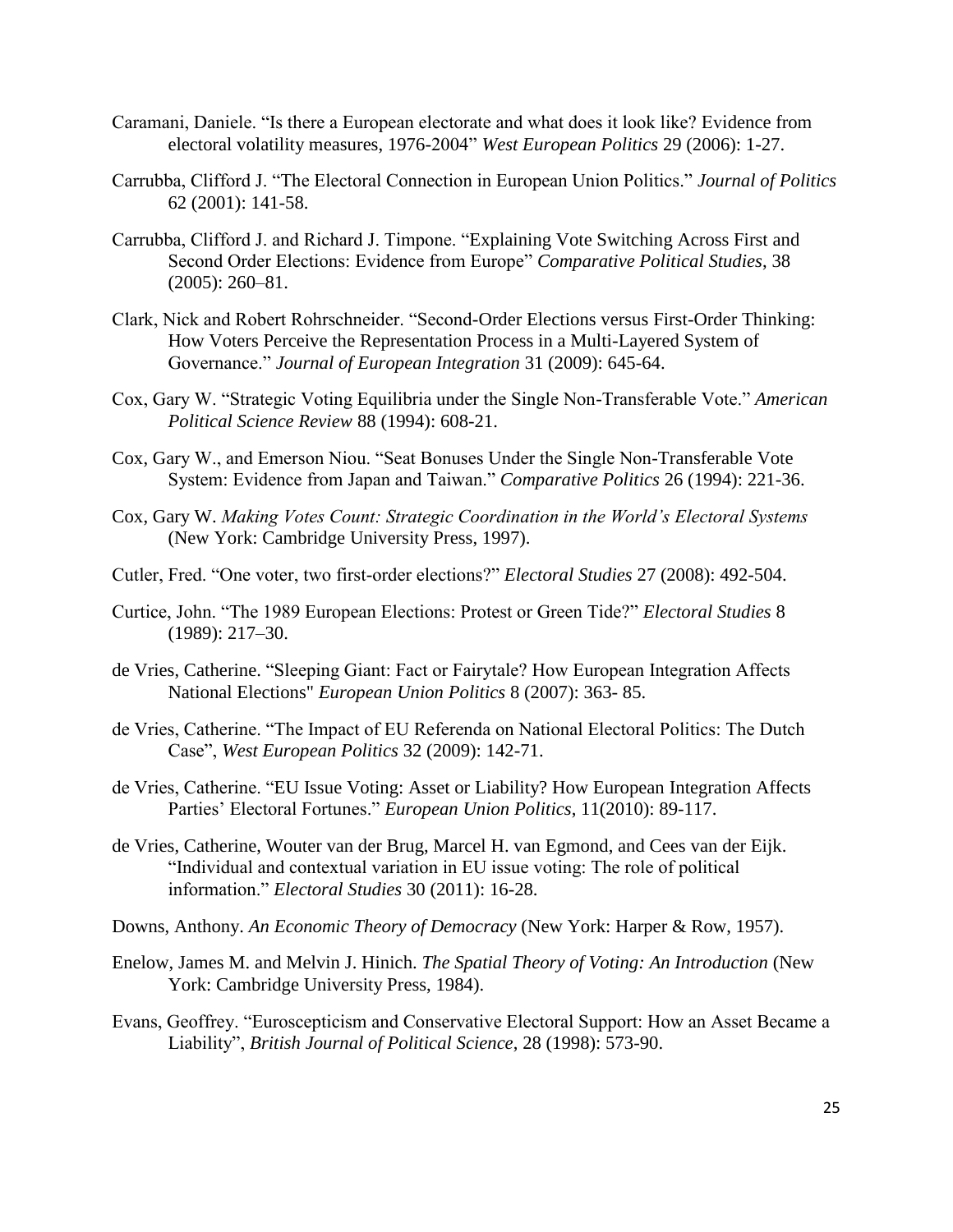- Ferrara, Federico and J. Timo Weishaupt. "Get Your Act Together: Party Performance in European Parliament Election", *European Union Politics*, 5 (2004): 283–306.
- Fiorina, Morris. *Divided Government.* (New York: Macmillan, 1992).
- Gabel, Matthew. "European Integration, Voters and National Politics", *West European Politics* 23 (2000): 52-72.
- Garry, John, Michael Marsh, Richard Sinnott. "Second-order' versus 'Issue-voting' effects in EU referendums - Evidence from the Irish Nice Treaty Referendums" *European Union Politics* 6 (2005): 201-21.
- Grunberg, Gerard, Pascal Perrineau, and Colette Ysmal. *Europe At The Polls: The European Elections of 1999*, eds. Pascal Perrineau, Gerard Grunberg, and Colette Ysmal. (New York: Palgrave 2002).
- Heath, Anthony, Iain McLean, Bridget Taylor, and John Curtice. "Between first and second order: A comparison of voting behaviour in European and local elections in Britain" *European Journal of Political Research* 35 (1999): 389-414.
- Hix, Simon. *The Political System of the European Union*. (New York: Palgrave, 2007).
- Hix Simon, Abdul Noury, and Gérard Roland. "Power to the Parties: Cohesion and Competition in the European Parliament, 1979-2001." *British Journal of Political Science* 35 (2005): 209-34.
- Hix, Simon, Abdul Noury, and Gérard Roland. "Dimensions of Politics in the European Parliament." *American Journal of Political Science* 50 (2006): 494-511.
- Hix, Simon and Michael Marsh. "Punishment or Protest? Understanding European Parliament Elections', *Journal of Politics*, 69 (2007), 495–510.
- Hix, Simon and Michael Marsh. ‗Second-order effects plus pan-European political swings: An analysis of European Parliament elections across time." *Electoral Studies* 30 (2011): 4-15.
- Hobolt, Sara B., Jae-Jae Spoon, and James Tilley. "A Vote Against Europe? Explaining Defection at the 1999 and 2004 European Parliament Elections." *British Journal of Political Science* 39 (2009): 93-115.
- Hobolt, Sara B. and Mark Franklin. "Introduction: Electoral democracy in the European Union." *Electoral Studies* 30 (2011): 1-3.
- Hobolt, Sara. B. and Jill Wittrock. "The second-order election model revisited: An experimental test of vote choices in European Parliament elections." *Electoral Studies* 30 (2011): 29-40.
- Hooghe Liesbet, Gary Marks, and Carole Wilson. "Does Left/Right Structure Party Positions on European Integration?‖ *Comparative Political Studies* 35 (2002): 965-89.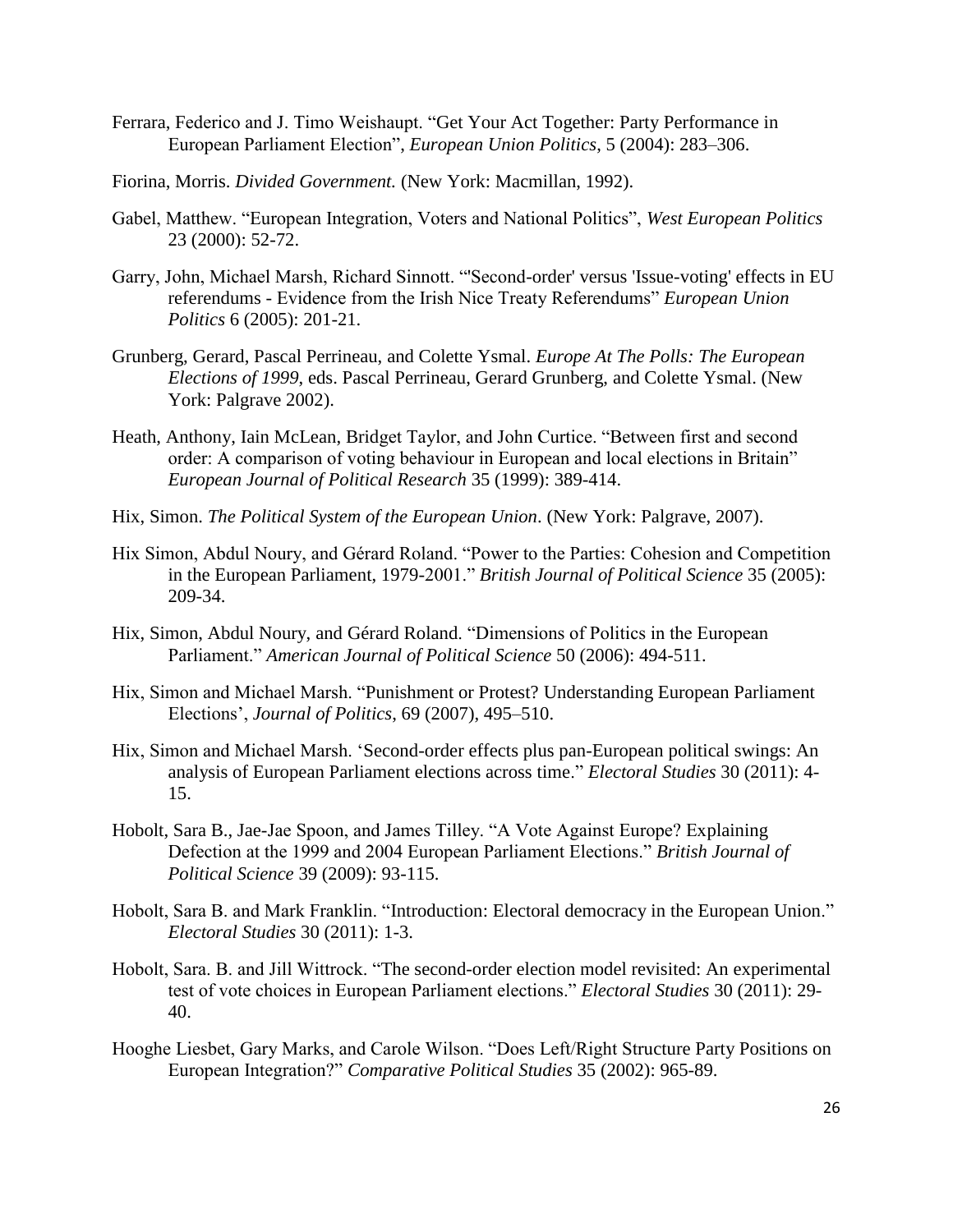- Hooghe, Liesbet and Gary Marks. "A Postfunctional Theory of European Integration: From Permissive Consensus to Constraining Dissensus" British Journal of Political Science 39 (2009): 1-23.
- Kedar, Orit. "When Moderate Voters Prefer Extreme Parties: Policy Balancing in Parliamentary Elections.‖ *American Political Science Review*, 99 (2005): 185-99.
- King, Gary. *A Solution to the Ecological Inference Problem. Reconstructing Individual Behavior from Aggregate Data*. (Princeton: Princeton University Press 1997).
- Koepke, Jason R., and Nils Ringe "The second-order election model in an enlarged Europe" 1465-1165 *European Union Politics* 7 (2006): 321-46.
- Kousser, Thaddeus. "Retrospective Voting and Strategic Behavior in European Parliament Elections.‖ *Electoral Studies* 23 (2004): 1–21.
- Kreppel, Annie and George Tsebelis. "Coalition Formation in the European Parliament." *Comparative Political Studies* 32 (1999): 933-66.
- Kuechler, Manfred. "Issues and Voting in the European Elections 1989" *European Journal of Political Research* 19 (1991), 81–103.
- Marks, Gary and Carole Wilson. "The Past in the Present: A Cleavage Theory of Party Response to European Integration." *British Journal of Political Science* 30 (2000): 433-59.
- Marsh, Michael. 'Testing the Second-Order Election Model After Four European Elections', *British Journal of Political Science* 28 (1998), 591–607.
- Marsh, Michael. "European Parliament Elections and Losses by Governing Parties", in Van der Brug and Van der Eijk (eds.), *European Elections and Domestic Politics* (2007) pp. 51– 72.
- Marsh, Michael and Slava Mikhaylov "European Parliament Elections and EU Governance" *Living Reviews in European Government* (2009).
- Mattila, Miko. "Why Bother? Determinants of Turnout in the European Elections." *Electoral Studies* 22 (2003): 449–68.
- McKelvey, Richard, and Peter Ordeshook. "A General Theory of the Calculus of Voting." In *Mathematical Applications in Political Science*, vol. 6. eds. J.F. Herndon and J.L. Bernd (Charlottesville: University Press of Virginia 1972).
- Oppenhuis, Erick, Cees van der Eijk, and Mark Franklin. "The Party Context: Outcomes." in *Choosing Europe? The European Electorate and National Politics in the Face of Union*, eds. Cees van der Eijk and Mark Franklin (Ann Arbor: University of Michigan Press 1996): 287-305.
- Rabinowitz, George, and Stuart Elaine Macdonald. "A Directional Theory of Issue Voting." *American Political Science Review* 83 (1989): 93-121.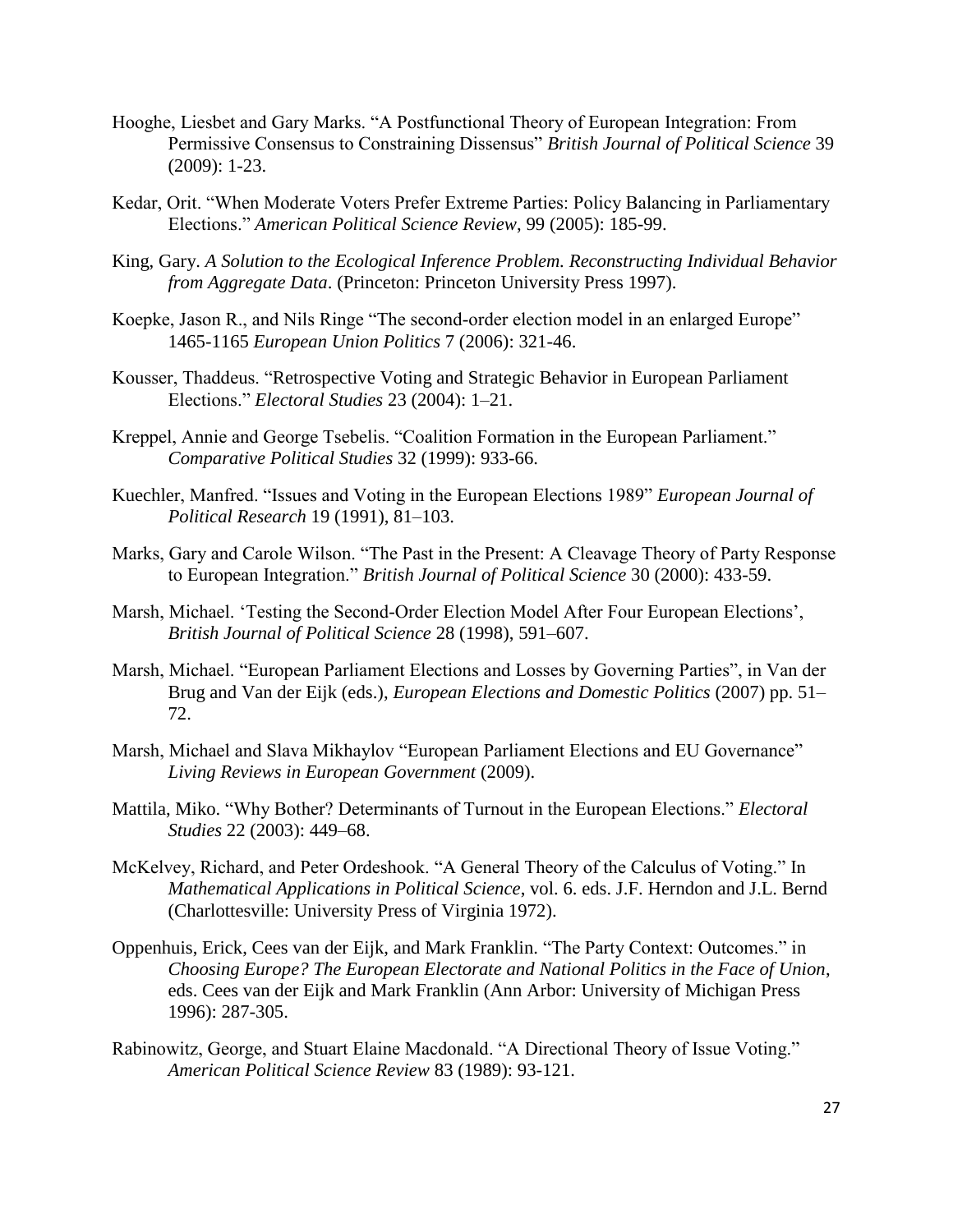- Ray, Leonard. "Measuring Party Orientations Towards European Integration: Results from an Expert Survey.‖ *European Journal of Political Research* 36 (1999): 283–306.
- Reif, Karlheinz. ‗National Election Cycles and European Elections, 1979 and 1984', *Electoral Studies*, 3 (1984): 244–55.
- Reif, Karlheinz and Hermann Schmitt. 'Nine Second-Order National Elections: A Conceptual Framework for the Analysis of European Election Results', *European Journal for Political Research*, 8 (1980): 3–44.
- Schoen, Harald. "Turkey's Bid for EU Membership, Contrasting Views of Public Opinion, and Vote Choice: Evidence from the 2005 German Federal Election", *Electoral Studies* 27(2008): 344-55.
- Schmitt, Hermann. "The European Parliament Elections of 2004: Still Second-order?" West *European Politics* 28 (2005): 650-679.
- Schmitt, Hermann, Alberto Sanz and Daniela Braun (2008) "The Micro-Foundations of Second-Order Election Theory: Theoretical Reconstructions and Empirical Tests Based Upon the European Election Study 2004". Paper presented at the Citizen Politics Workshop, University of Manchester 9-11, 2008.
- Stockemer, Daniel. "Citizens' support for the European Union and participation in European Parliament elections", *European Union Politics* 13 (2012): 26-46.
- Studlar, Donley T., Richard S. Flickinger, and Stephen E. Bennett. "Turnout in European Elections: Towards a European Centred Model.‖ In *British Elections and Parties Review*, eds. Colin Rallings, Roger Scully, Jonathan Tonge and Paul Webb. Volume 13. (London: Frank Cass 2003): 195–210.
- Taggart, Paul. "A Touchstone of Dissent: Euroscepticism in Contemporary Western European Party Systems", *European Journal of Political Research* 33 (1998): 363–88.
- Thomassen, Jacques, and Hermann Schmitt. "Issue Congruence," in *Representation and Legitimacy in the European Union* eds. Hermann Schmitt and Jacques Thomassen. (Oxford: Oxford University Press 1999).
- Tiemann, Guido (2009) "The Europeanization of European Parliament Elections". Paper presented at the EUSA conference, Los Angeles, 23-25 April 2009.
- Tillman, Erik R. "The European Union at the Ballot Box? European Integration and Voting Behavior in the New Member States", *Comparative Political Studies* 37 (2004): 590-610.
- Tsebelis, George. "A General Model of Tactical and Inverse Tactical Voting", *British Journal of Political Science* 16 (1986): 395-404.
- Tsebelis, George and Garrett Geoffrey "Legislative Politics in the European Union", *European Union Politics* 1 (2000): 9-36.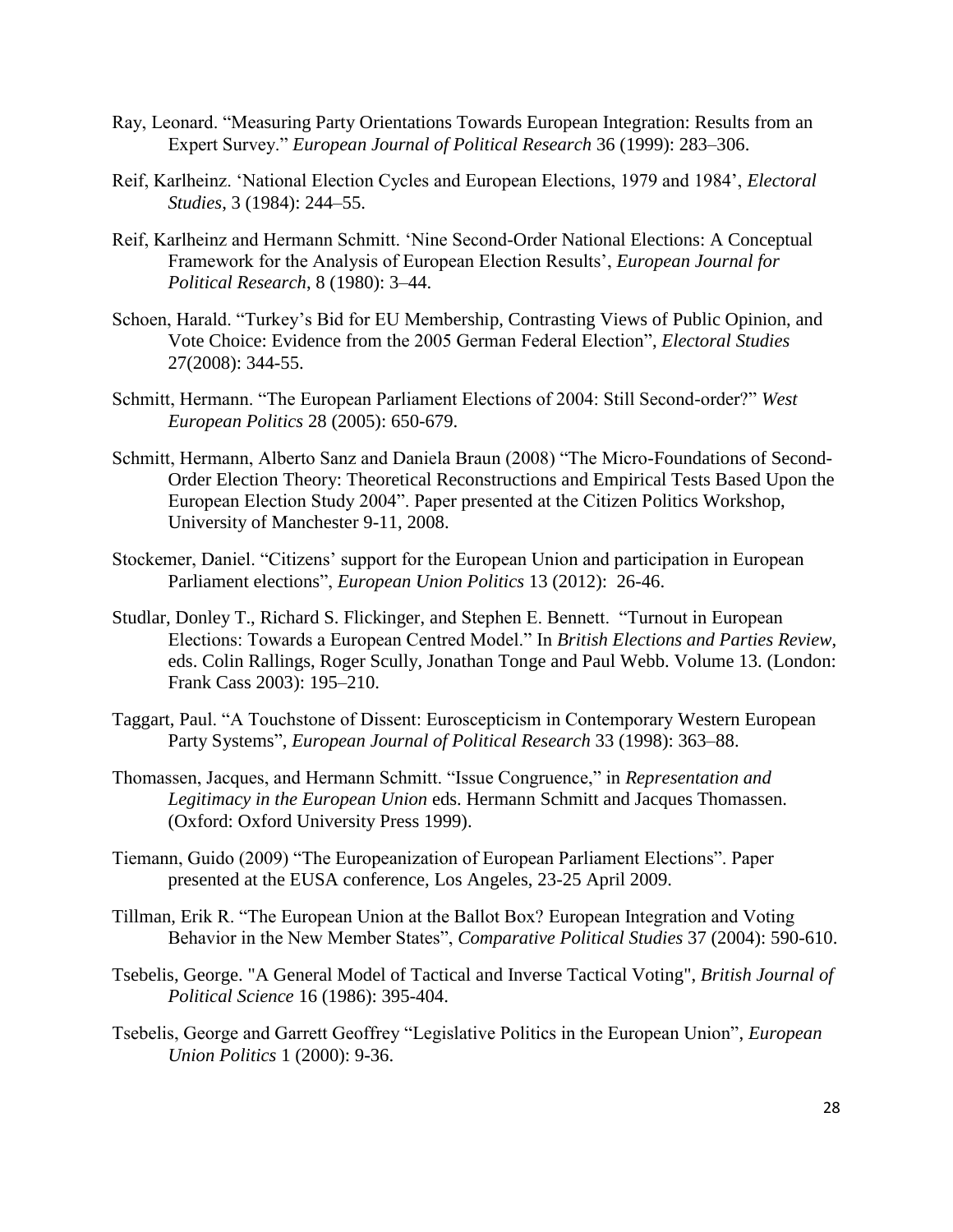- Van Aelst, Peter and Jonas Lefevere. "Has Europe got anything to do with the European elections? A study on split-ticket voting in the Belgian regional and European elections of 2009‖, *European Union Politics* 13 (2012): 3-25.
- van der Brug, Wouter, Cees van der Eijk, and Mark Franklin. 2000. The economy and the vote: electoral responses to economic conditions in 15 countries. Paper prepared for delivery at the 2000 Annual Meeting of the American Political Science Association, Washington, DC.
- van der Brug, Wouter, and Cees van der Eijk. *European Elections and Domestic Politics: Lessons from the Past and Scenarios for the Future* (Notre Dame: University of Notre Dame Press, 2007).
- van der Eijk, Cees, and Mark Franklin. *Choosing Europe? The European Electorate and National Politics in the Face of Union* (Ann Arbor: The University of Michigan Press, 1996).
- van der Eijk, Cees, Mark Franklin, and Wouter van der Brug. "Policy Preference and Party Choice.‖ In *Choosing Europe? The European Electorate and National Politics in the Face of Union*, eds. Cees van der Eijk and Mark Franklin. (Ann Arbor: University of Michigan Press, 1999).
- van der Eijk, Cees, Wouter van der Brug, Martin Kroh, and Mark Franklin. "Rethinking the dependent variable in voting behavior: On the measurement and analysis of electoral utilities‖ *Electoral Studies* 25: (2006): 424-47.
- van der Eijk, Cees, and Hermann Schmitt. "Non-voting in European Parliament Elections and Support for European Integration." In *European Election and Domestic Politics: Lessons from the Past and Scenarios for the Future*, eds. Cees van der Eijk and Wouter van der Brug. (South Bend, IN: University of Notre Dame Press 2007).
- Weber, Till. 'Exit, Voice, and Cyclicality: A Micrologic of Midterm Effects in European Parliament Elections.' *American Journal of Political Science* 55: (2011): 907-922.
- Westholm, Anders. "Distance Versus direction: The Illusory Defeat of the Proximity Theory of Electoral Choice.‖ *American Political Science Review* 91 (1997): 865-85.
- Whitten, Guy D. and Harvey D. Palmer. "Cross-national analyses of economic voting" *Electoral Studies* 18 (1999): 49-67.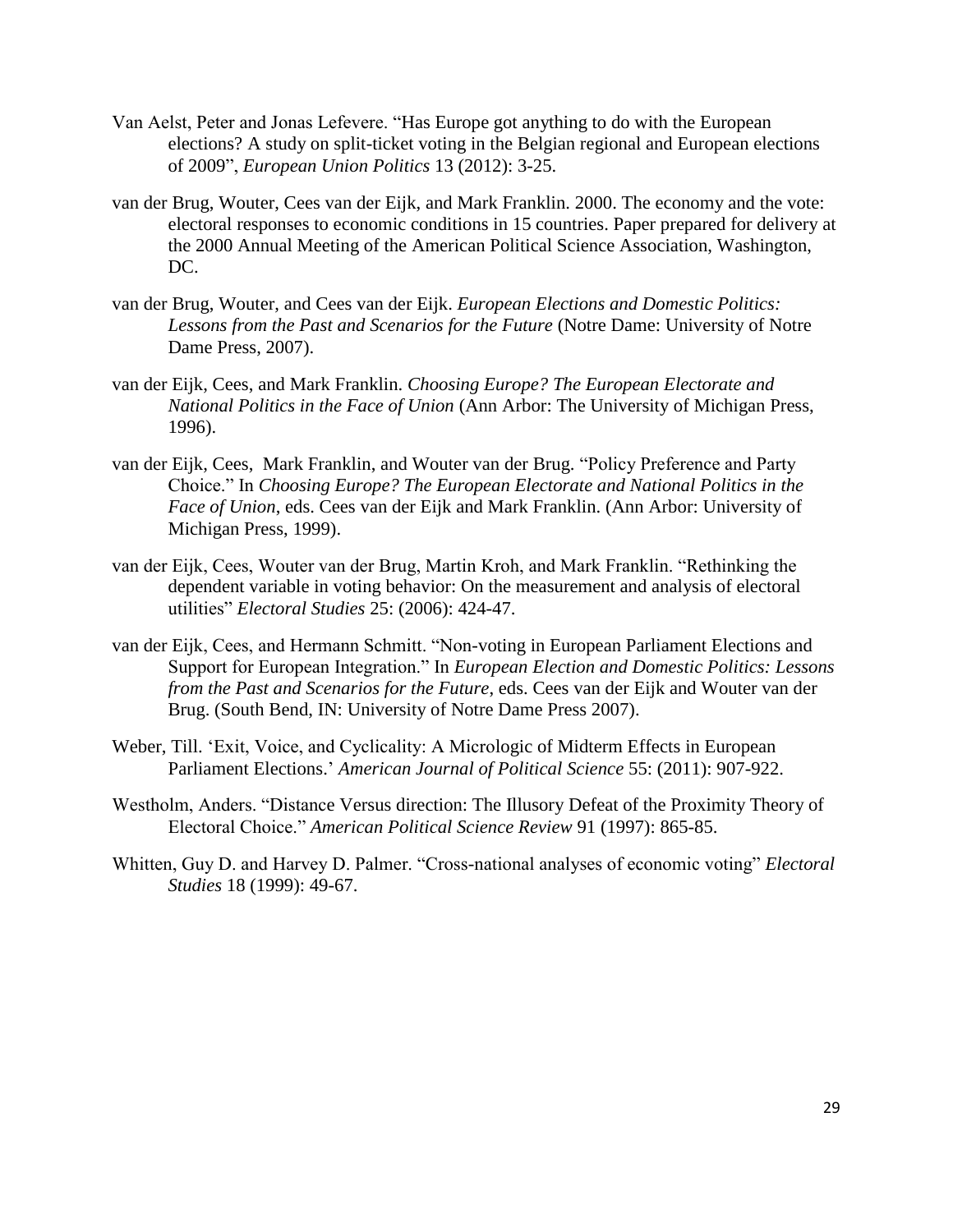**Figure 1. Distribution of Categories**



Figure 1. Black bars represent categories of voters where left/right structures vote choice. Dark grey bars represent categories best explained by the Europe matters. Light grey bars categorize second order switchers. The white bar is an undetermined category.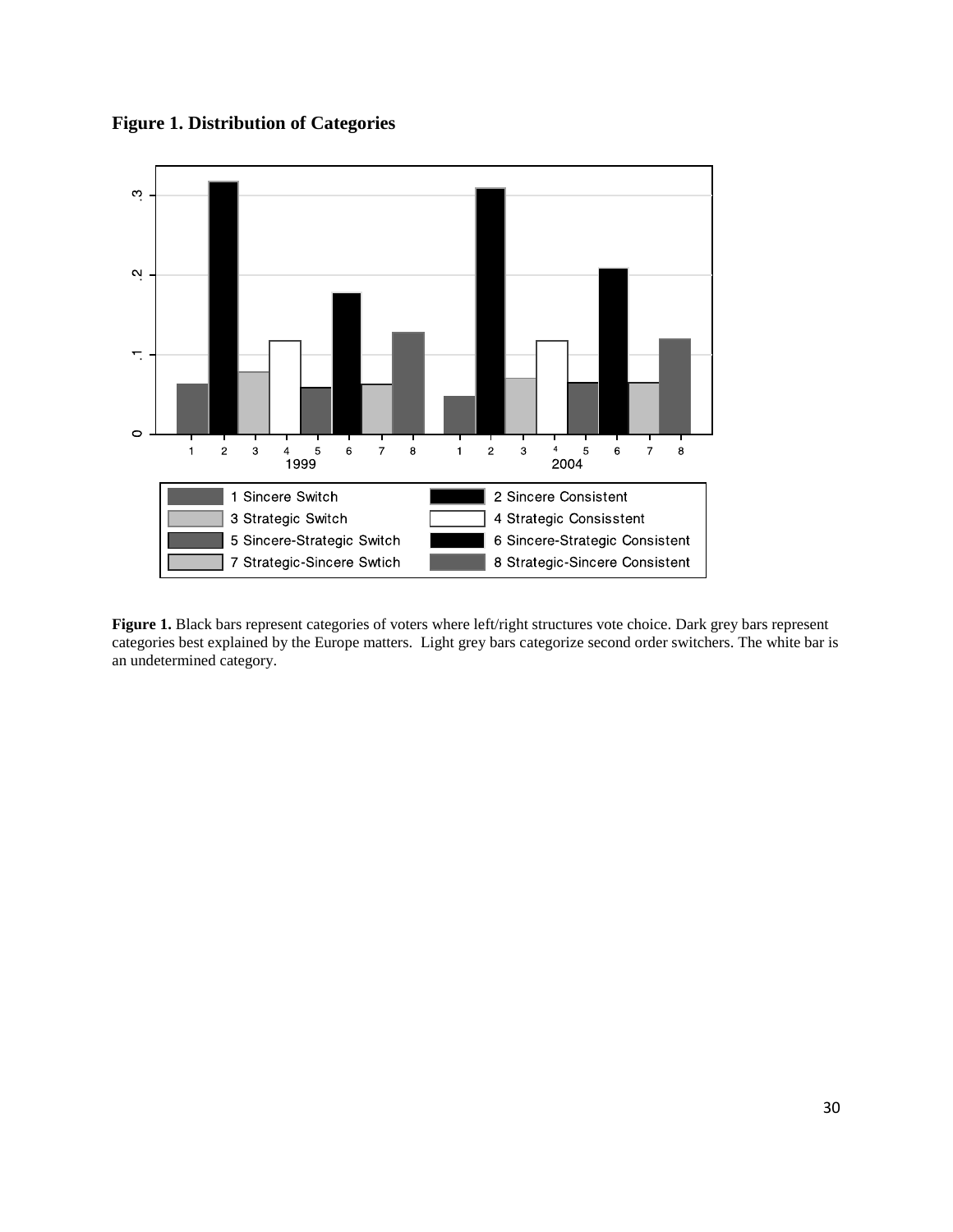| Closed the $L/R$ | <b>Minimized the</b> |            |
|------------------|----------------------|------------|
| Gap?             | <b>L/R</b> Distance? |            |
| $\mathbf{N}$     | NΩ                   |            |
|                  | ES                   | <b>70G</b> |

## **Table 1. Relationship of L/R Distances between National and EP Votes for Strategic Sincere Switchers**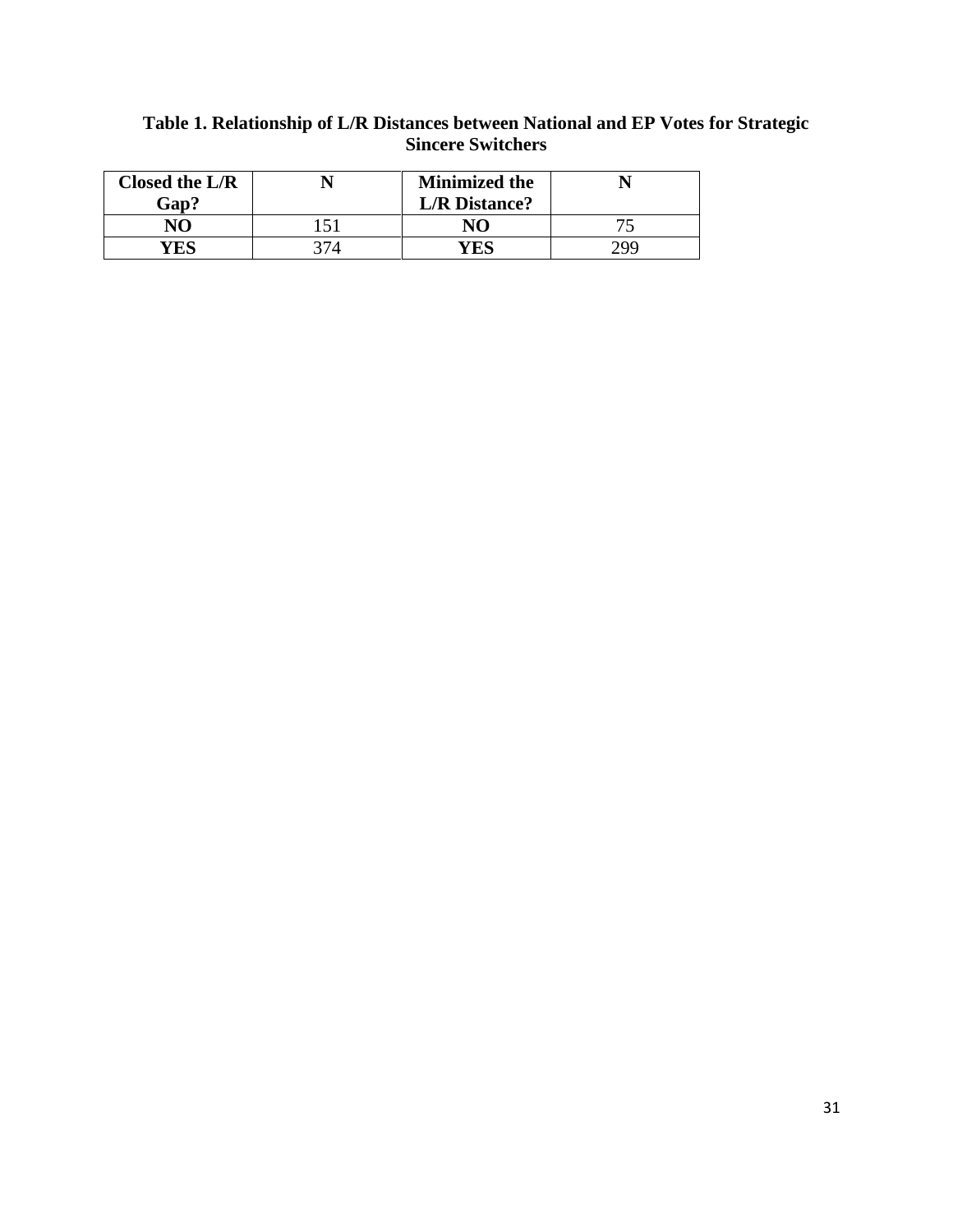| Closed the $L/R$     |      | <b>Minimized the</b> |     |
|----------------------|------|----------------------|-----|
| Gap?                 |      | <b>L/R</b> Distance? |     |
| NO                   | 239  | NO                   |     |
| YES                  | 373  | <b>YES</b>           | 280 |
| <b>Closed the EU</b> |      | <b>Minimized the</b> |     |
| Gap?                 |      | <b>EU Distance?</b>  |     |
| NO                   | 493  | NO                   |     |
| YES                  | 10 I | YES                  |     |

**Table 2. Relationship of L/R and EU Distances between National and EP Votes for Strategic Switchers**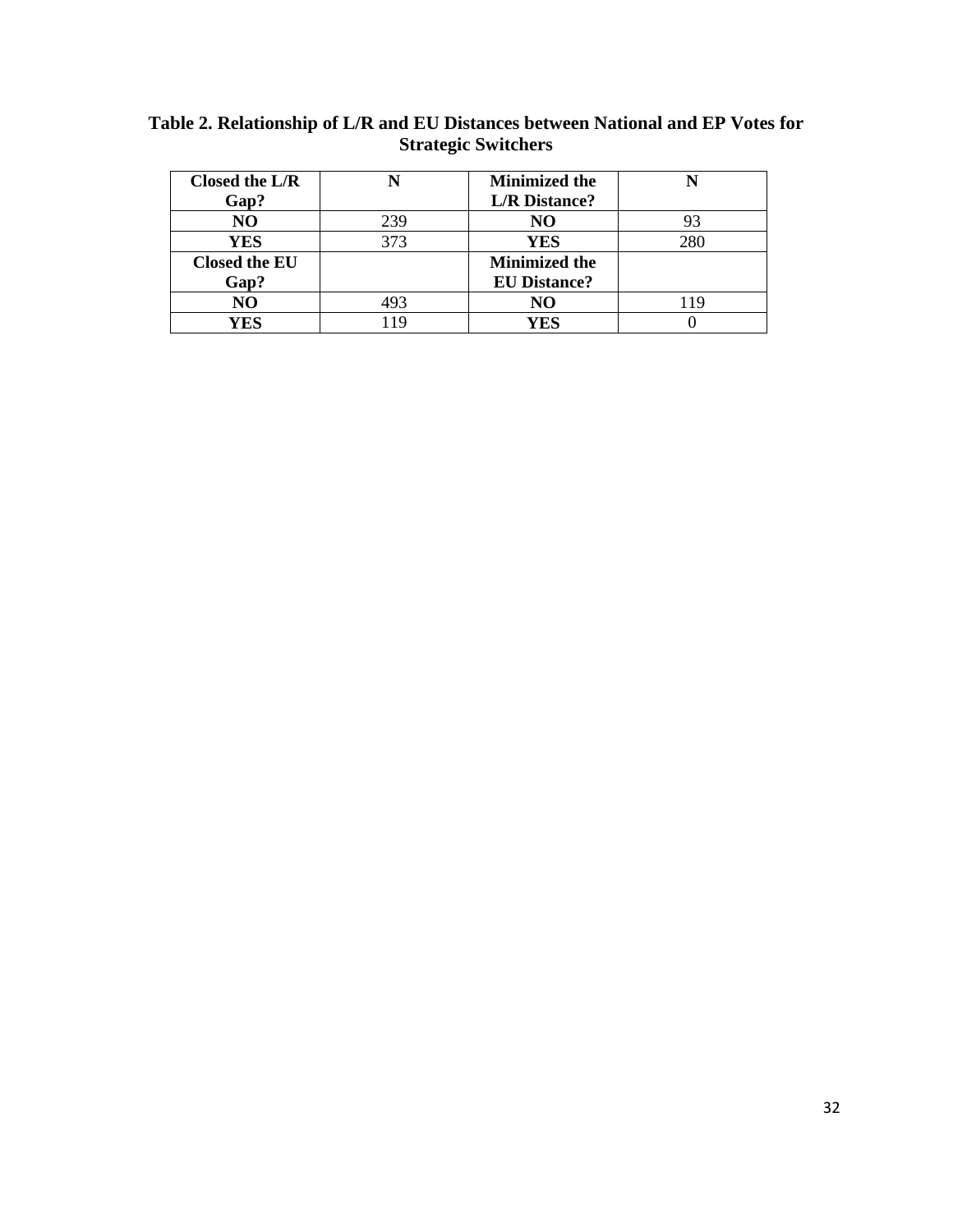| Country              | <b>Pro-EU Sincere Switchers</b> | <b>Anti-EU Sincere Switcher</b> |
|----------------------|---------------------------------|---------------------------------|
| Austria              | 1.33                            | $-1.44$                         |
| Belgium              | $-0.33$                         | <b>NA</b>                       |
| <b>Britain</b>       | 0.74                            | $-2.61$                         |
| Denmark              | $-0.24$                         | $-3.0$                          |
| Finland              | 0.50                            | 0.0                             |
| France               | 0.50                            | NA                              |
| Germany              | 0.42                            | $-2.6$                          |
| Greece               | 0.88                            | $-0.5$                          |
| Ireland              | 0.53                            | $-1.11$                         |
| Italy                | 0.25                            | $-0.35$                         |
| Netherlands          | 0.40                            | $-1.0$                          |
| Portugal             | 0.33                            | 0.0                             |
| Spain                | $-0.21$                         | <b>NA</b>                       |
| Sweden               | $-0.60$                         | $-2.5$                          |
| <b>All countries</b> | 0.31                            | $-1.74$                         |

**Table 3. Distance between National and European Parties' EU-Dimension Placements for Sincere Switchers**